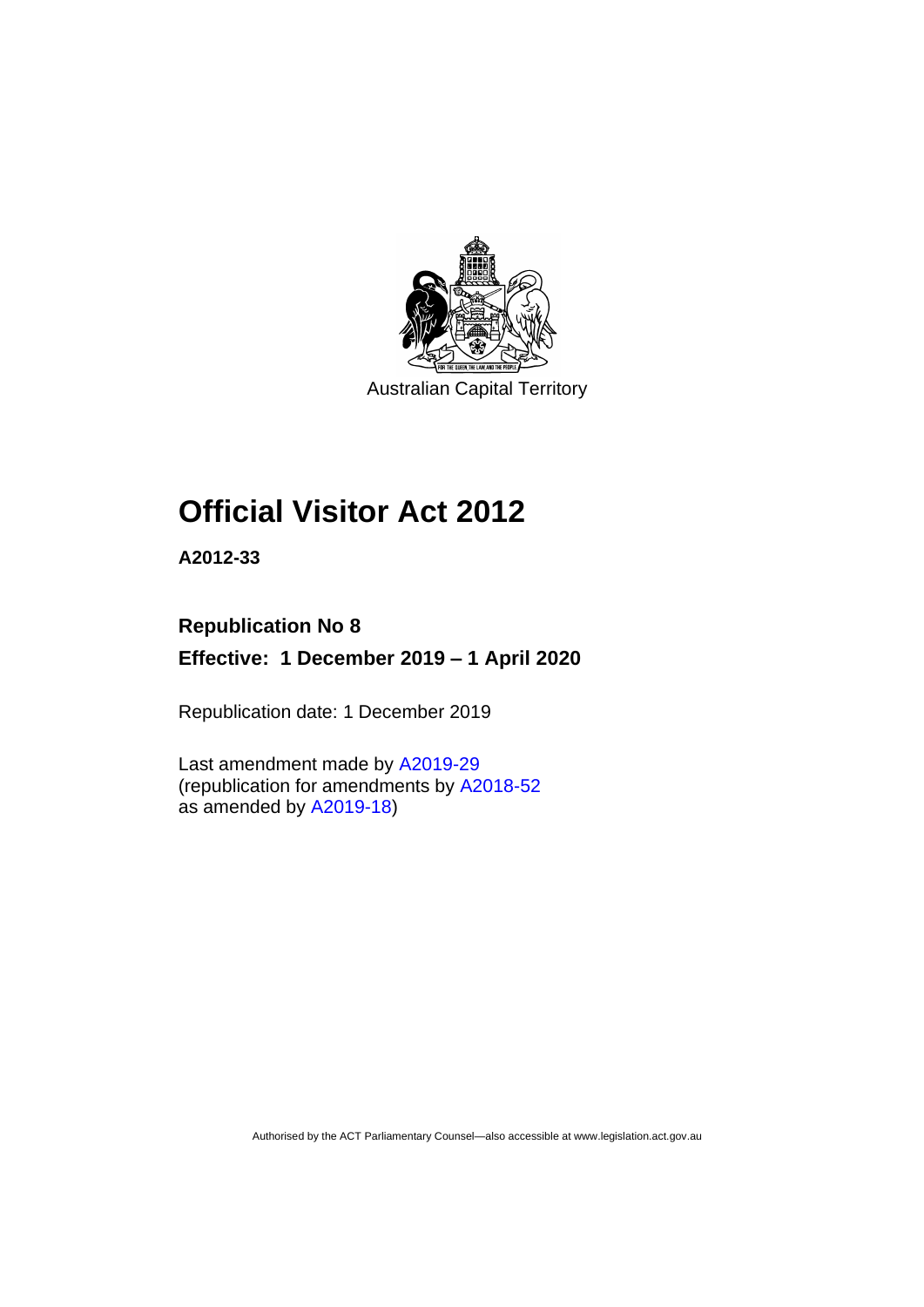#### **About this republication**

#### **The republished law**

This is a republication of the *Official Visitor Act 2012* (including any amendment made under the *[Legislation Act 2001](http://www.legislation.act.gov.au/a/2001-14)*, part 11.3 (Editorial changes)) as in force on 1 December 2019*.* It also includes any commencement, amendment, repeal or expiry affecting this republished law to 1 December 2019.

The legislation history and amendment history of the republished law are set out in endnotes 3 and 4.

#### **Kinds of republications**

The Parliamentary Counsel's Office prepares 2 kinds of republications of ACT laws (see the ACT legislation register at [www.legislation.act.gov.au\)](http://www.legislation.act.gov.au/):

- authorised republications to which the *[Legislation Act 2001](http://www.legislation.act.gov.au/a/2001-14)* applies
- unauthorised republications.

The status of this republication appears on the bottom of each page.

#### **Editorial changes**

The *[Legislation Act 2001](http://www.legislation.act.gov.au/a/2001-14)*, part 11.3 authorises the Parliamentary Counsel to make editorial amendments and other changes of a formal nature when preparing a law for republication. Editorial changes do not change the effect of the law, but have effect as if they had been made by an Act commencing on the republication date (see *[Legislation Act 2001](http://www.legislation.act.gov.au/a/2001-14)*, s 115 and s 117). The changes are made if the Parliamentary Counsel considers they are desirable to bring the law into line, or more closely into line, with current legislative drafting practice.

This republication does not include amendments made under part 11.3 (see endnote 1).

#### **Uncommenced provisions and amendments**

If a provision of the republished law has not commenced, the symbol  $\mathbf{U}$  appears immediately before the provision heading. Any uncommenced amendments that affect this republished law are accessible on the ACT legislation register [\(www.legislation.act.gov.au\)](http://www.legislation.act.gov.au/). For more information, see the home page for this law on the register.

#### **Modifications**

If a provision of the republished law is affected by a current modification, the symbol  $\mathbf{M}$  appears immediately before the provision heading. The text of the modifying provision appears in the endnotes. For the legal status of modifications, see the *[Legislation](http://www.legislation.act.gov.au/a/2001-14)  Act [2001](http://www.legislation.act.gov.au/a/2001-14)*, section 95.

#### **Penalties**

At the republication date, the value of a penalty unit for an offence against this law is \$160 for an individual and \$810 for a corporation (see *[Legislation Act 2001](http://www.legislation.act.gov.au/a/2001-14)*, s 133).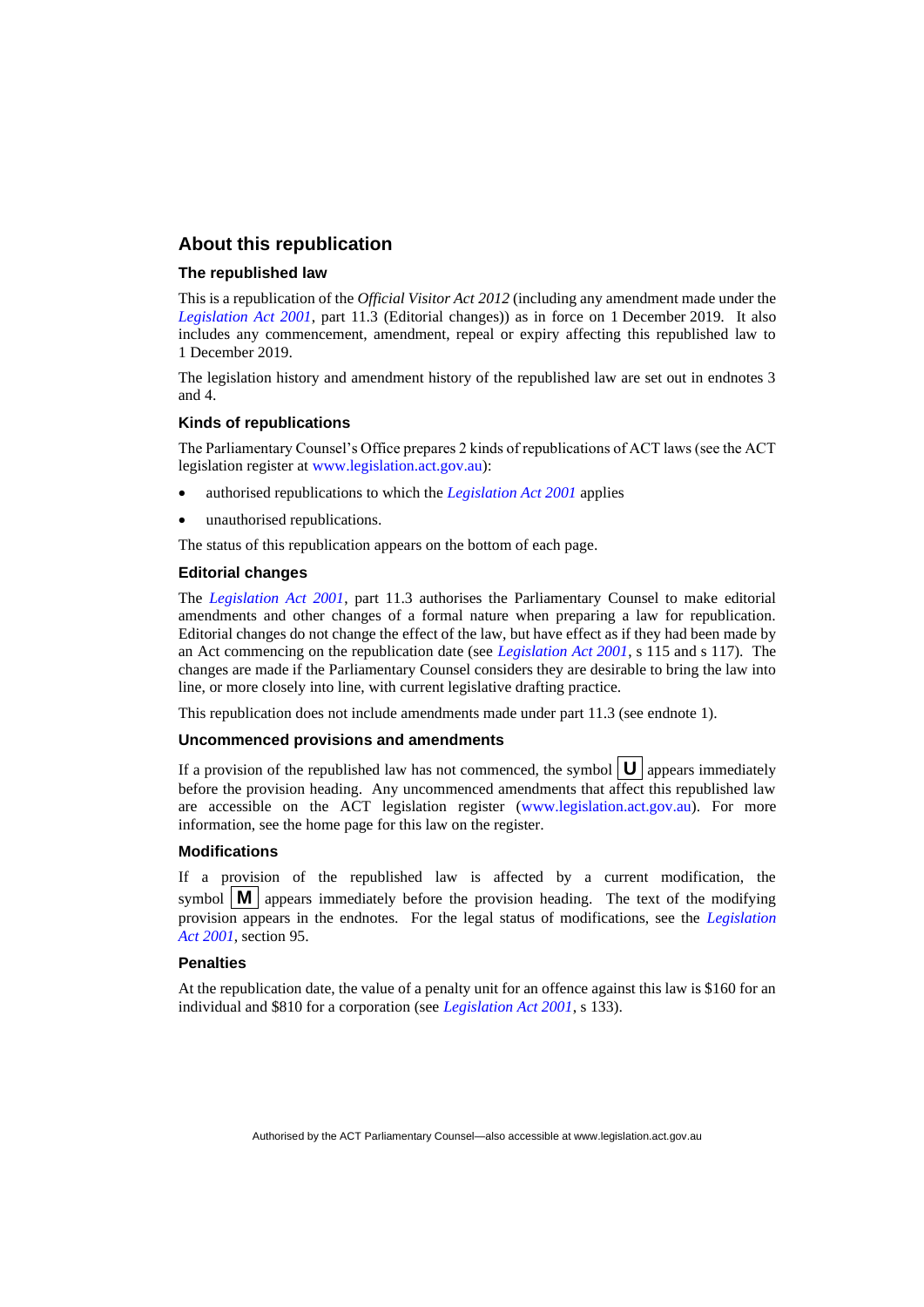

# **Official Visitor Act 2012**

### **Contents**

|                |                                                       | Page           |
|----------------|-------------------------------------------------------|----------------|
| Part 1         | <b>Preliminary</b>                                    |                |
| 1              | Name of Act                                           | 2              |
| 3              | Dictionary                                            | 2              |
| 4              | <b>Notes</b>                                          | $\overline{2}$ |
| 5              | Offences against Act—application of Criminal Code etc | 2              |
| Part 2         | <b>Important concepts</b>                             |                |
| 6              | Who is an <i>official visitor</i> ?                   | 3              |
| 7              | What is an operational Act?                           | 3              |
| 8              | Who is an entitled person?                            | 3              |
| 9              | What is a <i>visitable place</i> ?                    | 4              |
| 9A             | Authorisation to visit places                         | 4              |
| Part 3         | <b>Appointment of official visitors</b>               |                |
| 10             | Appointment                                           | 5              |
| R <sub>8</sub> | Official Visitor Act 2012                             | contents 1     |
| 01/12/19       | Effective: 01/12/19-01/04/20                          |                |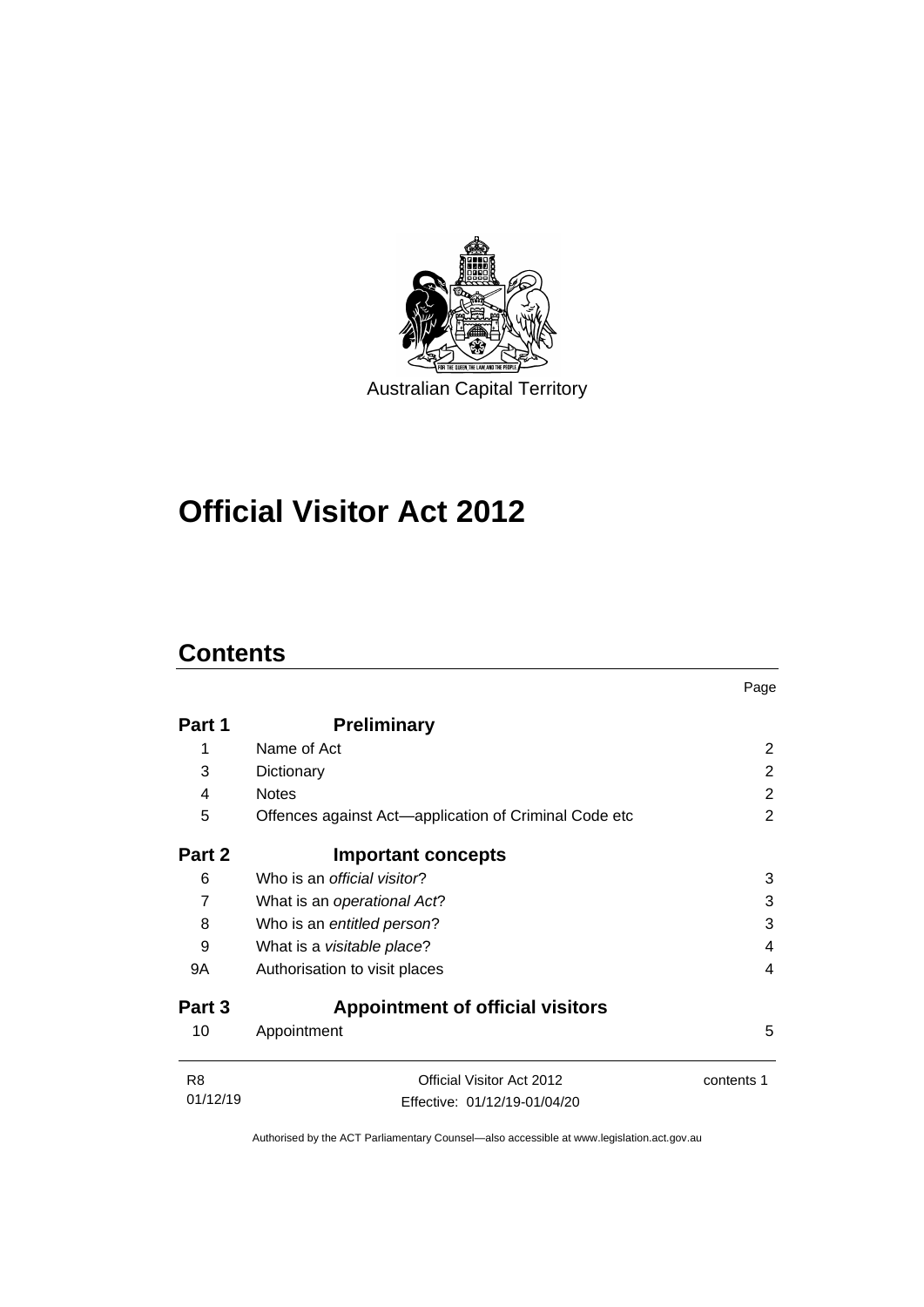|  | Contents |
|--|----------|
|  |          |

|            |                                                                        | Page           |
|------------|------------------------------------------------------------------------|----------------|
| 11         | Conditions of appointment                                              | 6              |
| 12         | <b>Ending appointment</b>                                              | $\overline{7}$ |
| 13         | Handover of records by official visitors                               | $\overline{7}$ |
| Part 4     | <b>Functions of official visitors</b>                                  |                |
| 14         | Official visitor functions                                             | 9              |
| <b>14A</b> | Independence of official visitors                                      | 10             |
| 15         | Official visitor may enter visitable place etc                         | 10             |
| 16         | Official visitor must report non-compliant visitable places            | 11             |
| 17         | Reporting of complaints                                                | 12             |
| 18         | Assistance to official visitors                                        | 13             |
| 19         | Offences-failure to provide assistance etc                             | 14             |
| Part 5     | <b>Visits and complaints</b>                                           |                |
| 20         | Operating entity must let entitled people know about official visitors | 15             |
| 21         | Requests to meet official visitor                                      | 15             |
| 22         | Complaints to official visitors                                        | 16             |
| 23         | Visit and complaint guidelines                                         | 17             |
| Part 5A    | <b>Official visitors board</b>                                         |                |
| 23A        | Establishment of official visitors board                               | 18             |
| 23B        | Membership of official visitors board                                  | 18             |
| 23C        | Official visitors board functions                                      | 18             |
| 23D        | Official visitors board procedure                                      | 19             |
| Part 6     | <b>Miscellaneous</b>                                                   |                |
| 23DB       | Register of visitable places                                           | 20             |
| 23E        | Voting at meetings                                                     | 21             |
| 24         | Protection of officials from liability                                 | 22             |
| 25         | Offences-use or divulge protected information                          | 22             |
| 26         | Approved forms                                                         | 24             |
| 27         | Regulation-making power                                                | 24             |
|            |                                                                        |                |

contents 2 Official Visitor Act 2012 Effective: 01/12/19-01/04/20

R8 01/12/19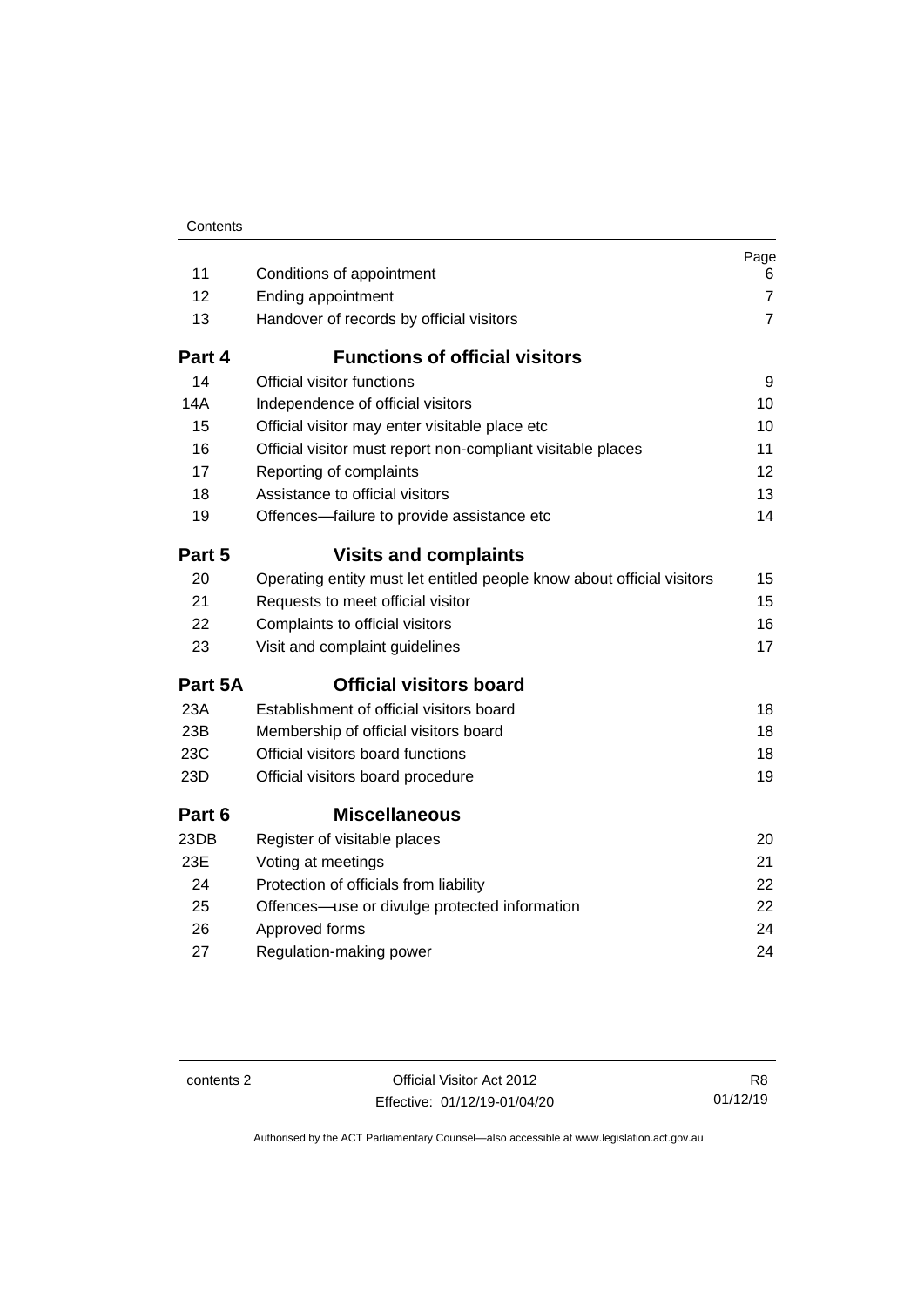| <b>Dictionary</b> |                                               | Page<br>25 |
|-------------------|-----------------------------------------------|------------|
| <b>Endnotes</b>   |                                               |            |
| 1                 | About the endnotes                            | 27         |
| 2                 | Abbreviation key                              | 27         |
| 3                 | Legislation history                           | 28         |
| 4                 | Amendment history                             | 30         |
| 5                 | Earlier republications                        | 34         |
| 6                 | Expired transitional or validating provisions | 35         |

**Contents**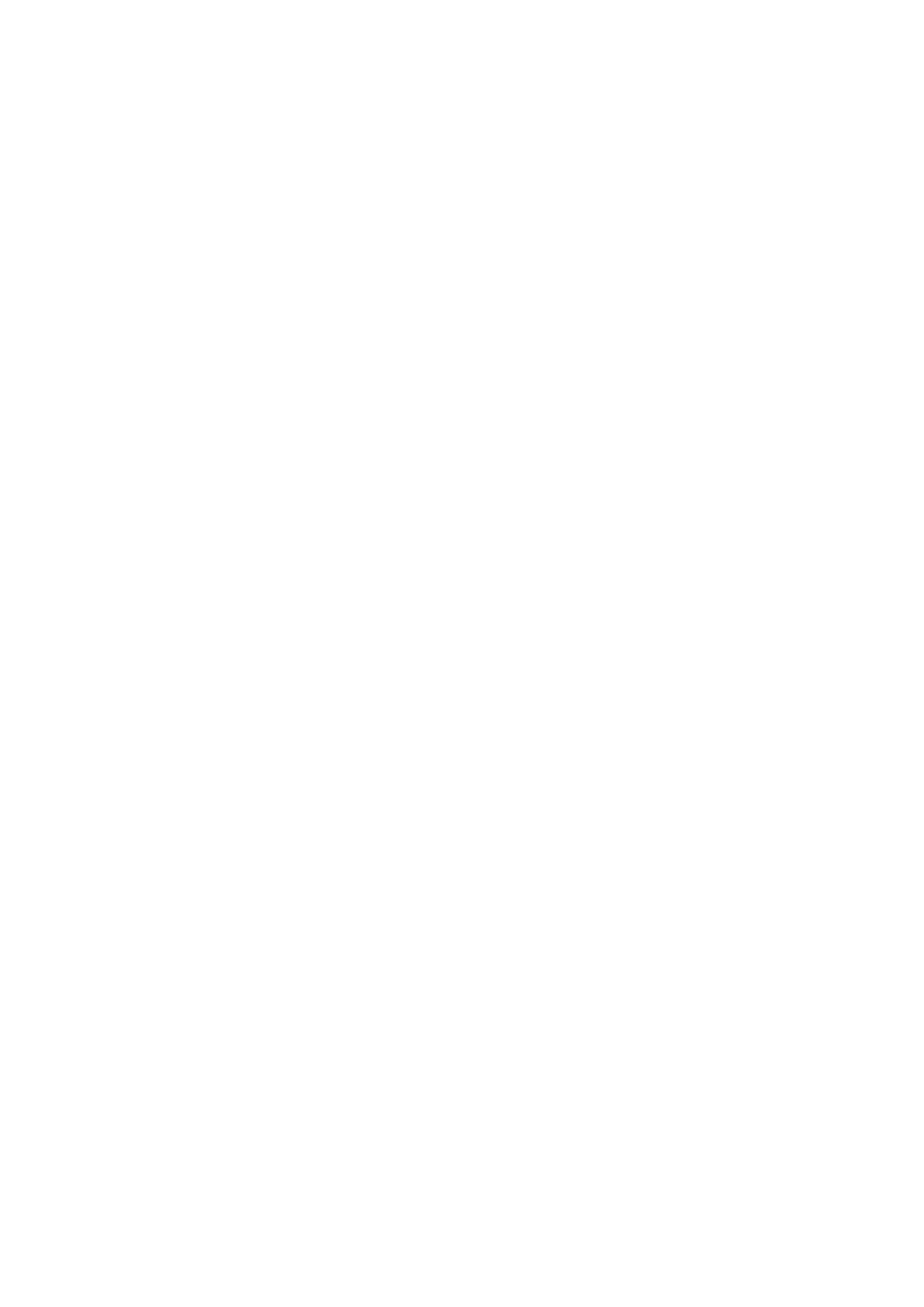

# **Official Visitor Act 2012**

An Act to provide for the appointment of official visitors, and for other purposes

R8 01/12/19

֖֖֖֚֚֚֡֬֝֬

page 1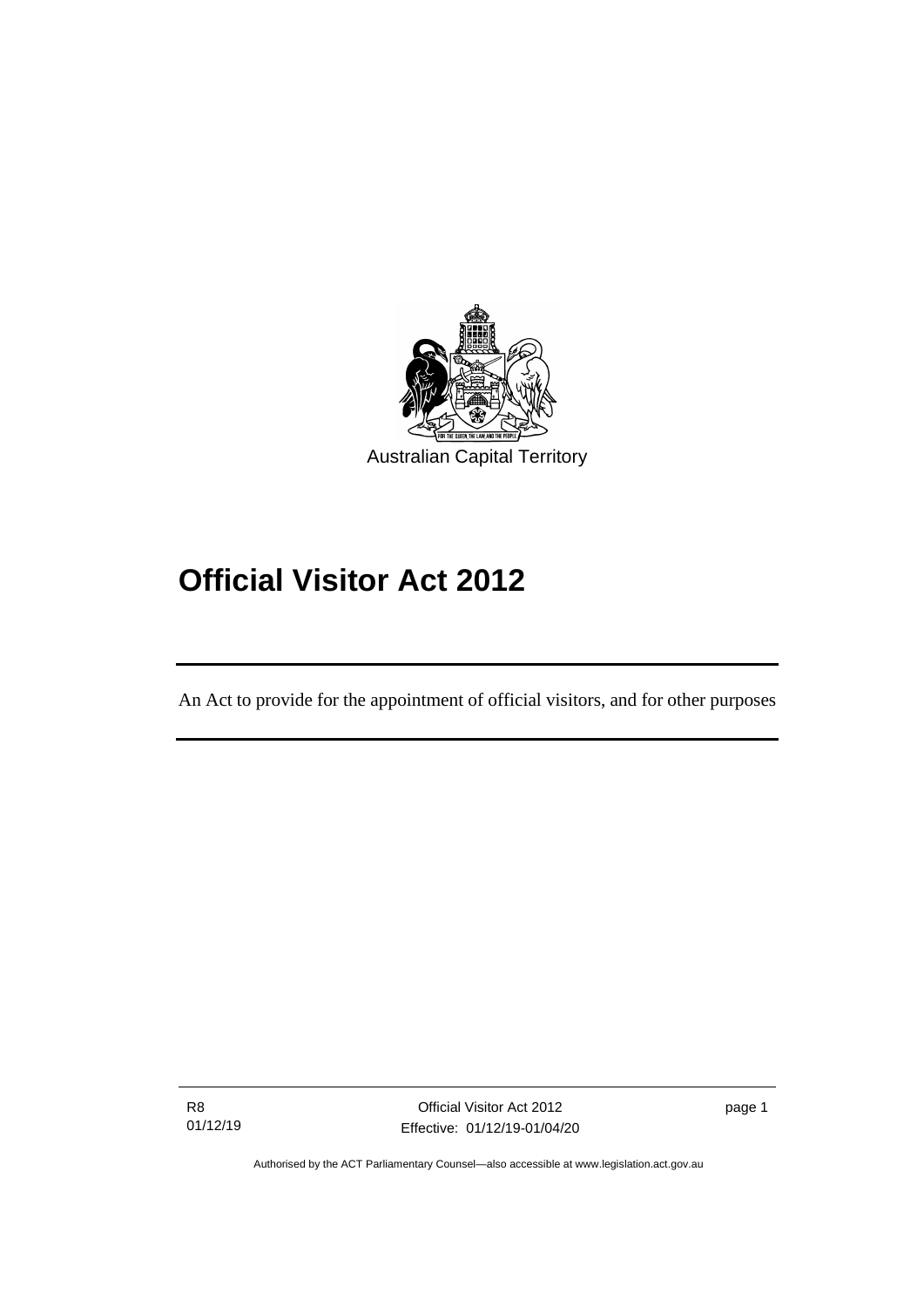#### **Part 1** Preliminary

Section 1

### <span id="page-7-0"></span>**Part 1 Preliminary**

#### <span id="page-7-1"></span>**1 Name of Act**

This Act is the *Official Visitor Act 2012*.

#### <span id="page-7-2"></span>**3 Dictionary**

The dictionary at the end of this Act is part of this Act.

*Note 1* The dictionary at the end of this Act defines certain terms used in this Act, and includes references (*signpost definitions*) to other terms defined elsewhere in this Act.

> For example, the signpost definition '*operational Act*—see section 7.' means that the term 'operational Act' is defined in that section.

*Note 2* A definition in the dictionary (including a signpost definition) applies to the entire Act unless the definition, or another provision of the Act, provides otherwise or the contrary intention otherwise appears (see [Legislation Act,](http://www.legislation.act.gov.au/a/2001-14) s 155 and s 156 (1)).

#### <span id="page-7-3"></span>**4 Notes**

A note included in this Act is explanatory and is not part of this Act.

*Note* See the [Legislation Act,](http://www.legislation.act.gov.au/a/2001-14) s 127 (1), (4) and (5) for the legal status of notes.

<span id="page-7-4"></span>**5 Offences against Act—application of Criminal Code etc**

Other legislation applies in relation to offences against this Act.

*Note 1 Criminal Code* The [Criminal Code,](http://www.legislation.act.gov.au/a/2002-51) ch 2 applies to all offences against this Act (see Code, pt 2.1). The chapter sets out the general principles of criminal responsibility

(including burdens of proof and general defences), and defines terms used for offences to which the Code applies (eg *conduct*, *intention*, *recklessness* and *strict liability*).

#### *Note 2 Penalty units*

The [Legislation Act,](http://www.legislation.act.gov.au/a/2001-14) s 133 deals with the meaning of offence penalties that are expressed in penalty units.

page 2 Official Visitor Act 2012 Effective: 01/12/19-01/04/20

R8 01/12/19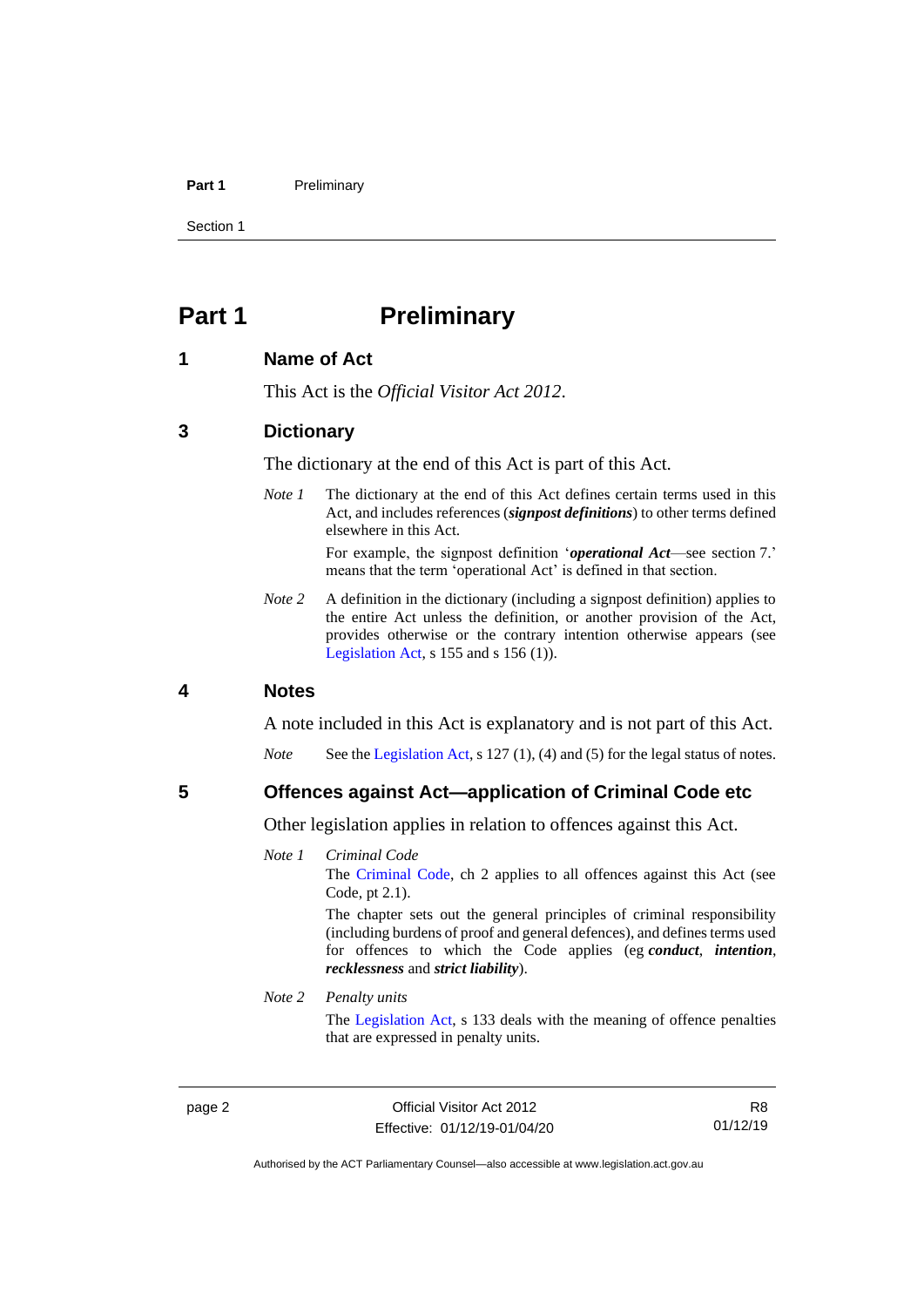### <span id="page-8-0"></span>**Part 2 Important concepts**

#### <span id="page-8-1"></span>**6 Who is an** *official visitor***?**

For this Act:

*official visitor*, for a visitable place, means a person authorised to visit the place under section 9A.

#### <span id="page-8-2"></span>**7 What is an** *operational Act***?**

Each of the following is an *operational Act*:

- (a) the *[Children and Young People Act 2008](http://www.legislation.act.gov.au/a/2008-19)*;
- (b) the *[Corrections Management Act 2007](http://www.legislation.act.gov.au/a/2007-15)*;
- (c) the *[Disability Services Act 1991](http://www.legislation.act.gov.au/a/1991-98)*;
- (d) the *[Housing Assistance Act 2007](http://www.legislation.act.gov.au/a/2007-8)*;
- (e) the *[Mental Health Act 2015](http://www.legislation.act.gov.au/a/2015-38)*.
- *Note* A reference to an Act includes a reference to the statutory instruments made or in force under the Act, including regulations (see [Legislation](http://www.legislation.act.gov.au/a/2001-14)  [Act,](http://www.legislation.act.gov.au/a/2001-14) s 104).

#### <span id="page-8-3"></span>**8 Who is an** *entitled person***?**

For this Act:

*entitled person*, at a visitable place, means—

- (a) for a visitable place under the *[Children and Young People](http://www.legislation.act.gov.au/a/2008-19)  Act [2008](http://www.legislation.act.gov.au/a/2008-19)*—see that [Act,](https://www.legislation.act.gov.au/a/2008-19) section 37, definition of *entitled person*; and
- (b) for a visitable place under the *[Corrections Management](http://www.legislation.act.gov.au/a/2007-15)  Act [2007](http://www.legislation.act.gov.au/a/2007-15)*—see that [Act,](https://www.legislation.act.gov.au/a/2007-15) section 57, definition of *entitled person*; and
- (c) for a visitable place under the *[Disability Services Act 1991](http://www.legislation.act.gov.au/a/1991-98)*—see that [Act,](https://www.legislation.act.gov.au/a/1991-98) section 8A, definition of *entitled person*; and

page 3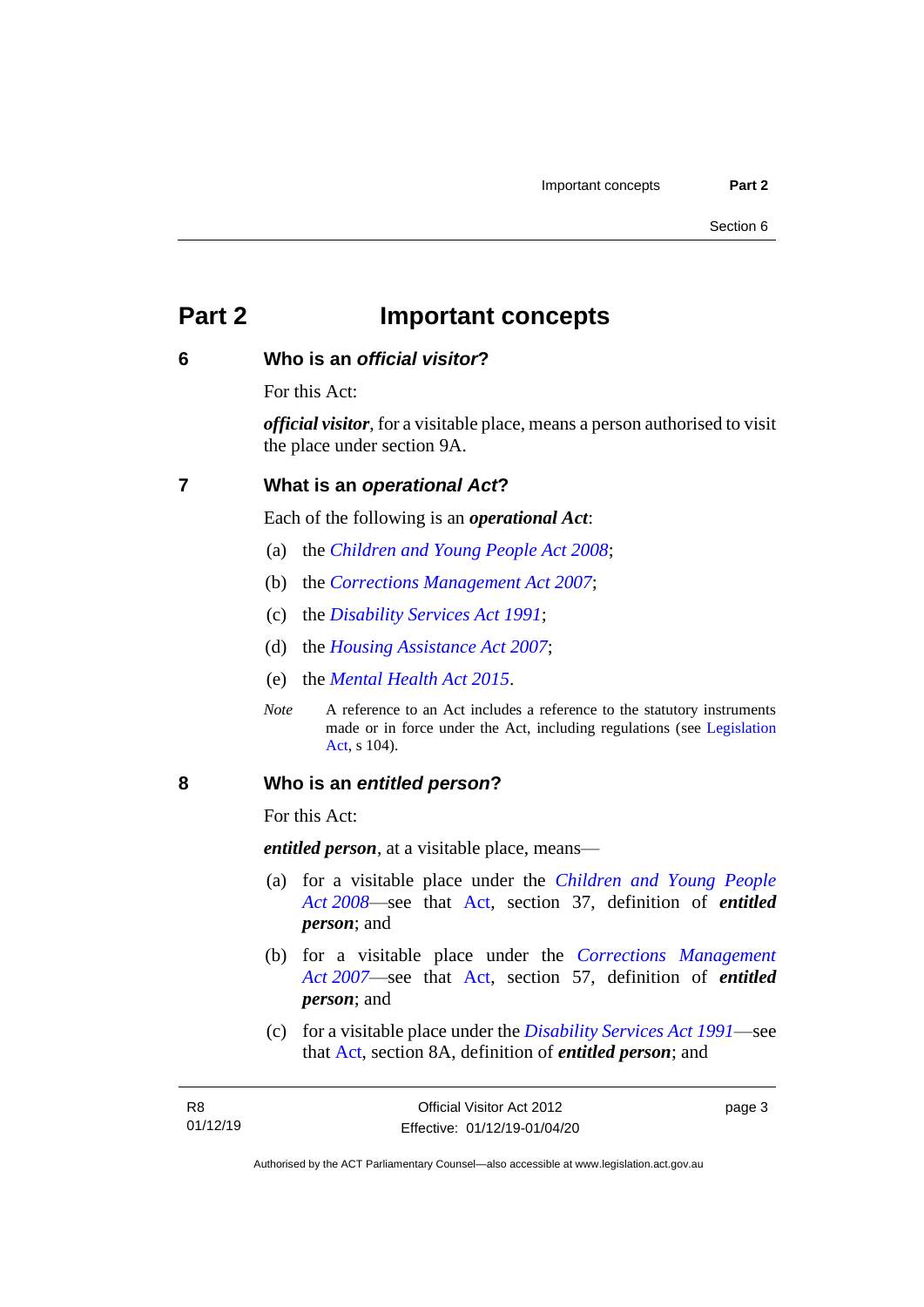Section 9

- (d) for a visitable place under the *[Housing Assistance Act 2007](http://www.legislation.act.gov.au/a/2007-8)* see that [Act,](https://www.legislation.act.gov.au/a/2007-8) section 25V, definition of *entitled person*; and
- (e) for a visitable place under the *[Mental Health Act 2015](http://www.legislation.act.gov.au/a/2015-38)*—see that [Act,](https://www.legislation.act.gov.au/a/2015-38) section 208, definition of *entitled person*.

<span id="page-9-0"></span>**9 What is a** *visitable place***?**

For this Act:

*visitable place* means a place mentioned in each of the following:

- (a) the *[Children and Young People Act](http://www.legislation.act.gov.au/a/2008-19) 2008*, section 37, definition of *visitable place*;
- (b) the *[Corrections Management Act](http://www.legislation.act.gov.au/a/2007-15) 2007*, section 57, definition of *visitable place*;
- (c) the *[Disability Services Act 1991](http://www.legislation.act.gov.au/a/1991-98)*, section 8B;
- (d) the *[Housing Assistance Act 2007](http://www.legislation.act.gov.au/a/2007-8)*, section 25V, definition of *visitable place*;
- (e) the *[Mental Health Act 2015](http://www.legislation.act.gov.au/a/2015-38)*, section 208, definition of *visitable place*.

#### <span id="page-9-1"></span>**9A Authorisation to visit places**

- (1) An official visitor appointed under section 10 (1) for a visitable place is authorised to visit the place.
- (2) An official visitor appointed under section 10 (1) for a visitable place is authorised to visit another visitable place if asked, in writing, to visit the place, or deal with an entitled person at the place, by—
	- (a) an official visitor appointed under section 10 (1) for the place; or
	- (b) the official visitors board.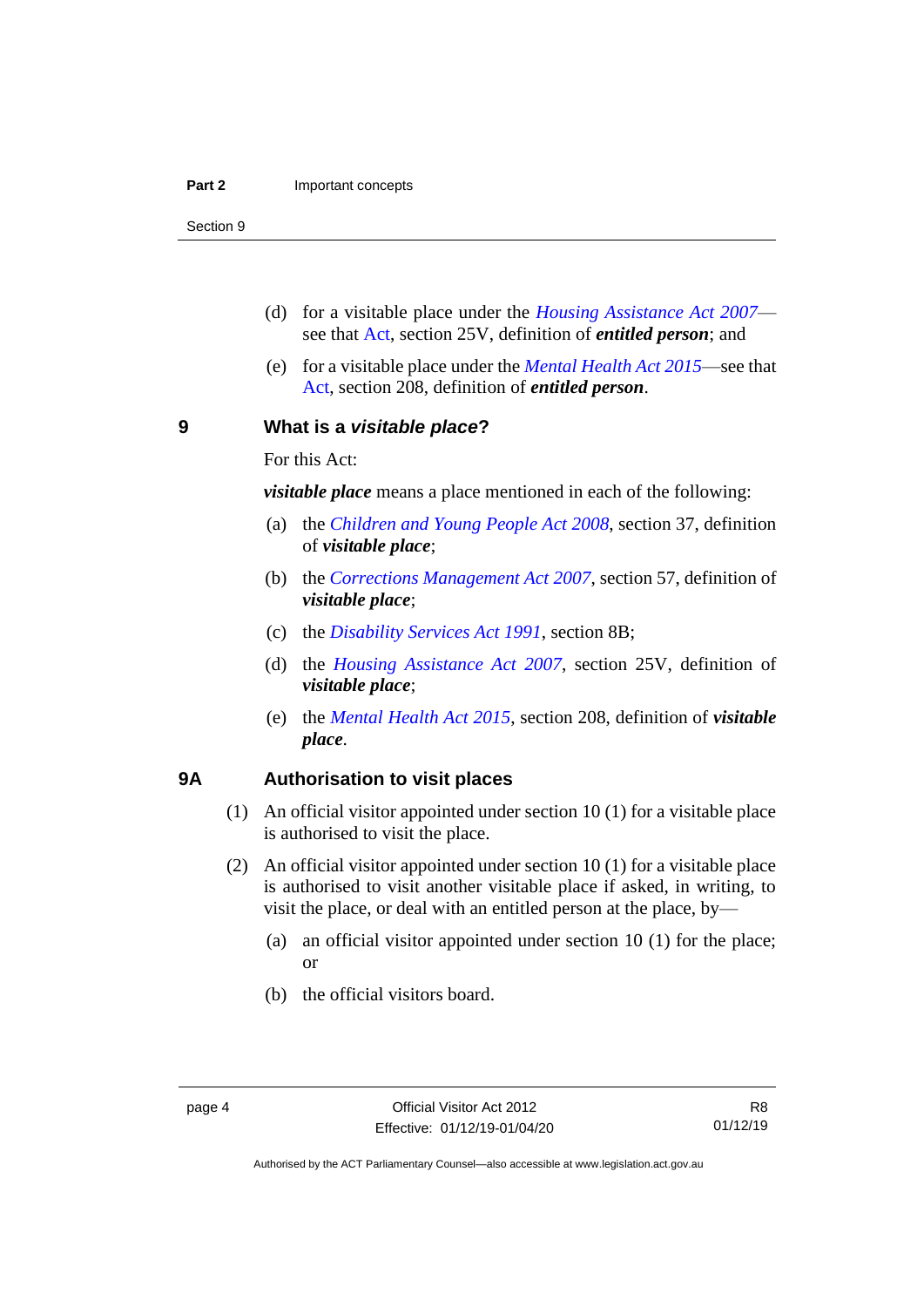### <span id="page-10-0"></span>**Part 3 Appointment of official visitors**

#### <span id="page-10-1"></span>**10 Appointment**

- (1) The Minister must appoint the following:
	- (a) for a visitable place under the *[Children and Young People](http://www.legislation.act.gov.au/a/2008-19)  Act [2008](http://www.legislation.act.gov.au/a/2008-19)*—at least 2 official visitors, including 1 official visitor who is an Aboriginal or Torres Strait Islander person;
	- (b) for a visitable place under the *[Corrections Management](http://www.legislation.act.gov.au/a/2007-15)  Act [2007](http://www.legislation.act.gov.au/a/2007-15)*—at least 2 official visitors, including 1 official visitor who is an Aboriginal or Torres Strait Islander person;
	- (c) for a visitable place under the *[Disability Services Act 1991](http://www.legislation.act.gov.au/a/1991-98)*—at least 1 official visitor;
	- (d) for a visitable place under the *[Housing Assistance Act 2007](http://www.legislation.act.gov.au/a/2007-8)*—at least 1 official visitor;
	- (e) for a visitable place under the *[Mental Health Act 2015](http://www.legislation.act.gov.au/a/2015-38)*—at least 1 official visitor.
- (2) The Minister may appoint a person as an official visitor for a visitable place only if—
	- (a) the Minister has consulted the operational Minister for the place; and
	- (b) satisfied on reasonable grounds that the person has suitable qualifications or experience to exercise the functions of an official visitor for the place.
- (3) However, the Minister must not appoint a person as an official visitor for a visitable place if the person—
	- (a) is a public employee; or
	- (b) has a relevant interest in relation to the place.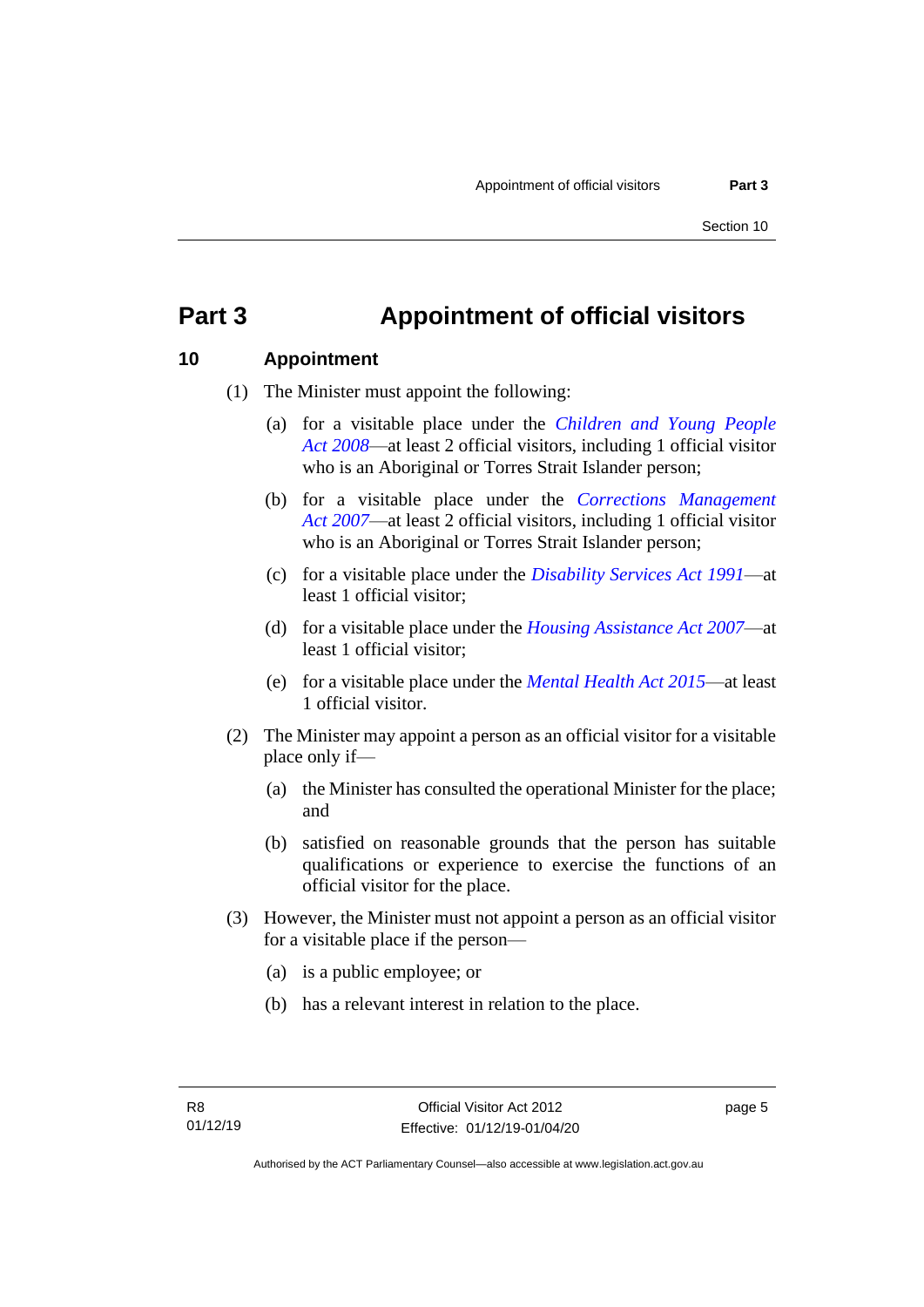Section 11

- (4) An operational Act may prescribe additional requirements for deciding whether or not to appoint a person as an official visitor for a visitable place.
- (5) In this section:

*Aboriginal or Torres Strait Islander person* means a person who—

- (a) is a descendant of an Aboriginal person or Torres Strait Islander person; and
- (b) identifies as an Aboriginal person or Torres Strait Islander person; and
- (c) is accepted as an Aboriginal person or Torres Strait Islander person by an Aboriginal community or Torres Strait Islander community.

*relevant interest*, in relation to a visitable place, means—

- (a) a direct interest in a contract with the place or an entity providing services to the visitable place; or
- (b) a financial interest in the place.

#### <span id="page-11-0"></span>**11 Conditions of appointment**

- (1) An appointment as an official visitor must not be for longer than 3 years.
- (2) The conditions of appointment of an official visitor are the conditions agreed between the Minister and the person, subject to any determination under the *[Remuneration Tribunal Act 1995](http://www.legislation.act.gov.au/a/1995-55)*.
	- *Note 1* For the making of appointments (including acting appointments), see the [Legislation Act,](http://www.legislation.act.gov.au/a/2001-14) pt 19.3.
	- *Note 2* Certain Ministerial appointments require consultation with an Assembly committee and are disallowable (see [Legislation Act,](http://www.legislation.act.gov.au/a/2001-14) div 19.3.3).
	- *Note 3* A person may be reappointed to a position if the person is eligible to be appointed to the position (see [Legislation Act,](http://www.legislation.act.gov.au/a/2001-14) s 208 and dict, pt 1, def *appoint*).

R8 01/12/19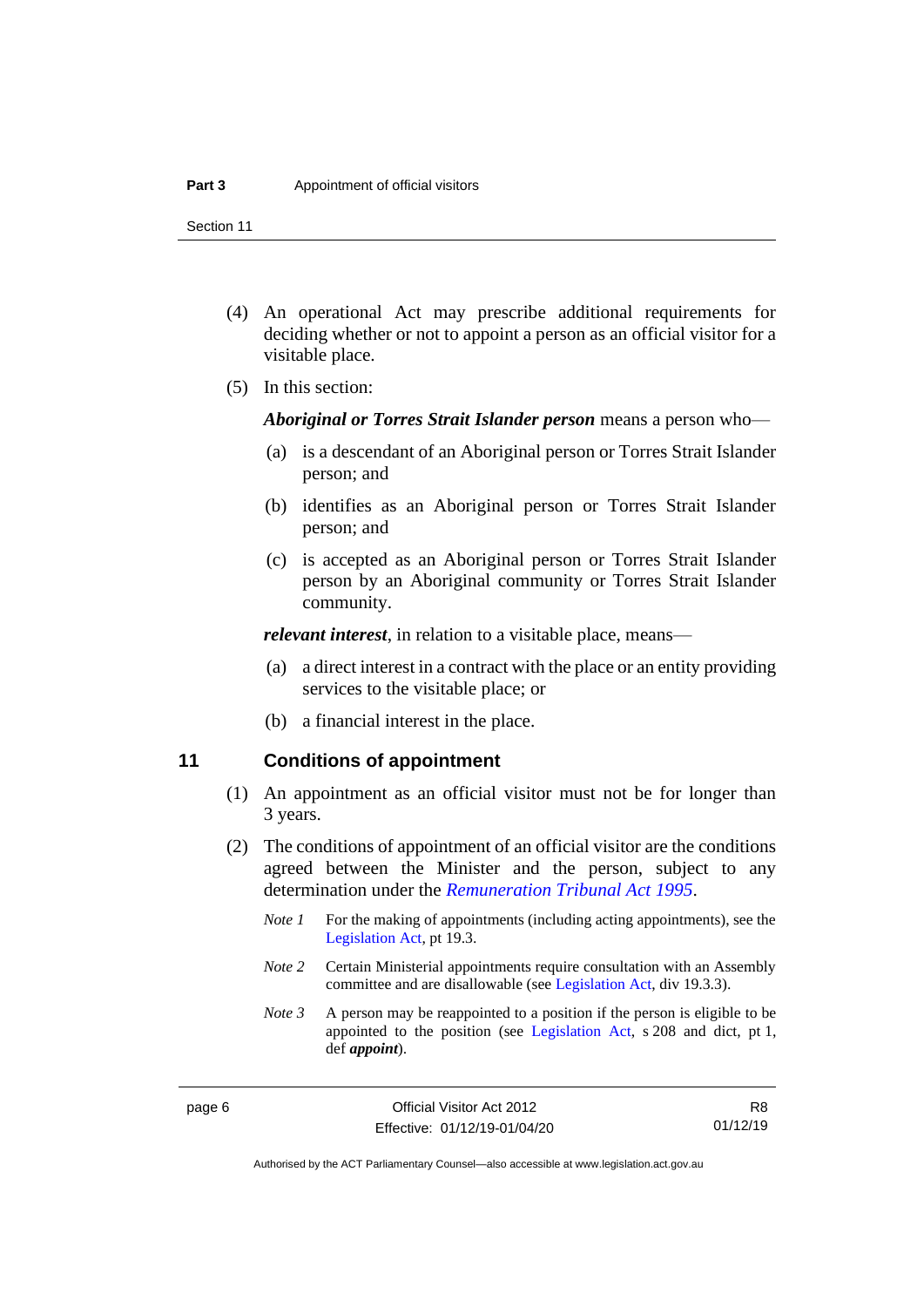#### <span id="page-12-0"></span>**12 Ending appointment**

- (1) The Minister may end a person's appointment as an official visitor—
	- (a) for misbehaviour; or
	- (b) if the person—
		- (i) does not visit a visitable place as required under the visit and complaint guidelines made under section 23; and
		- (ii) continues to fail to visit the visitable place as required for 4 consecutive weeks; or
	- (c) if an operational Act prescribes requirements that the person must satisfy to be appointed as an official visitor—if the person no longer satisfies the criteria.
- (2) The Minister must end the person's appointment as an official visitor—
	- (a) for physical or mental incapacity, if the incapacity substantially affects the exercise of the person's functions; or
	- (b) if the person fails to take all reasonable steps to avoid being placed in a position where a conflict of interest arises during the exercise of the person's functions.
- (3) A person's appointment as an official visitor ends, by force of this section, if the person becomes a public employee.
	- *Note* A person's appointment also ends if the person resigns (see Legislation [Act,](http://www.legislation.act.gov.au/a/2001-14) s 210).

#### <span id="page-12-1"></span>**13 Handover of records by official visitors**

- (1) This section applies if a person's appointment as an official visitor ends.
- (2) The person must, not later than 7 days after the day the appointment ends, give any official visitor record held by the person to another official visitor.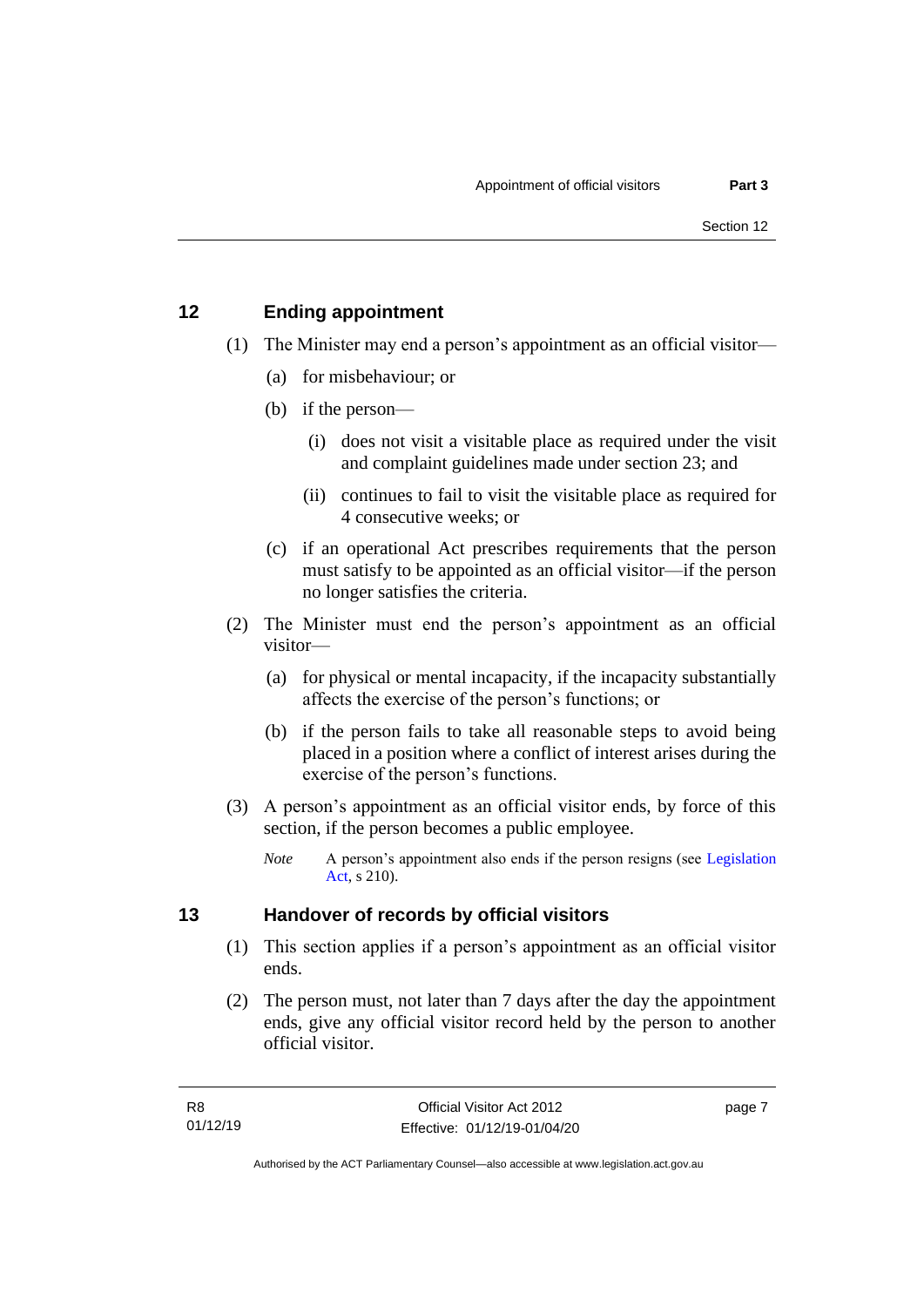Section 13

(3) In this section:

*official visitor record* held by a person, means—

- (a) a record made or received by the person because of the person's functions as an official visitor; or
- (b) information held by the person because of the person's functions as an official visitor.

page 8 Official Visitor Act 2012 Effective: 01/12/19-01/04/20

R8 01/12/19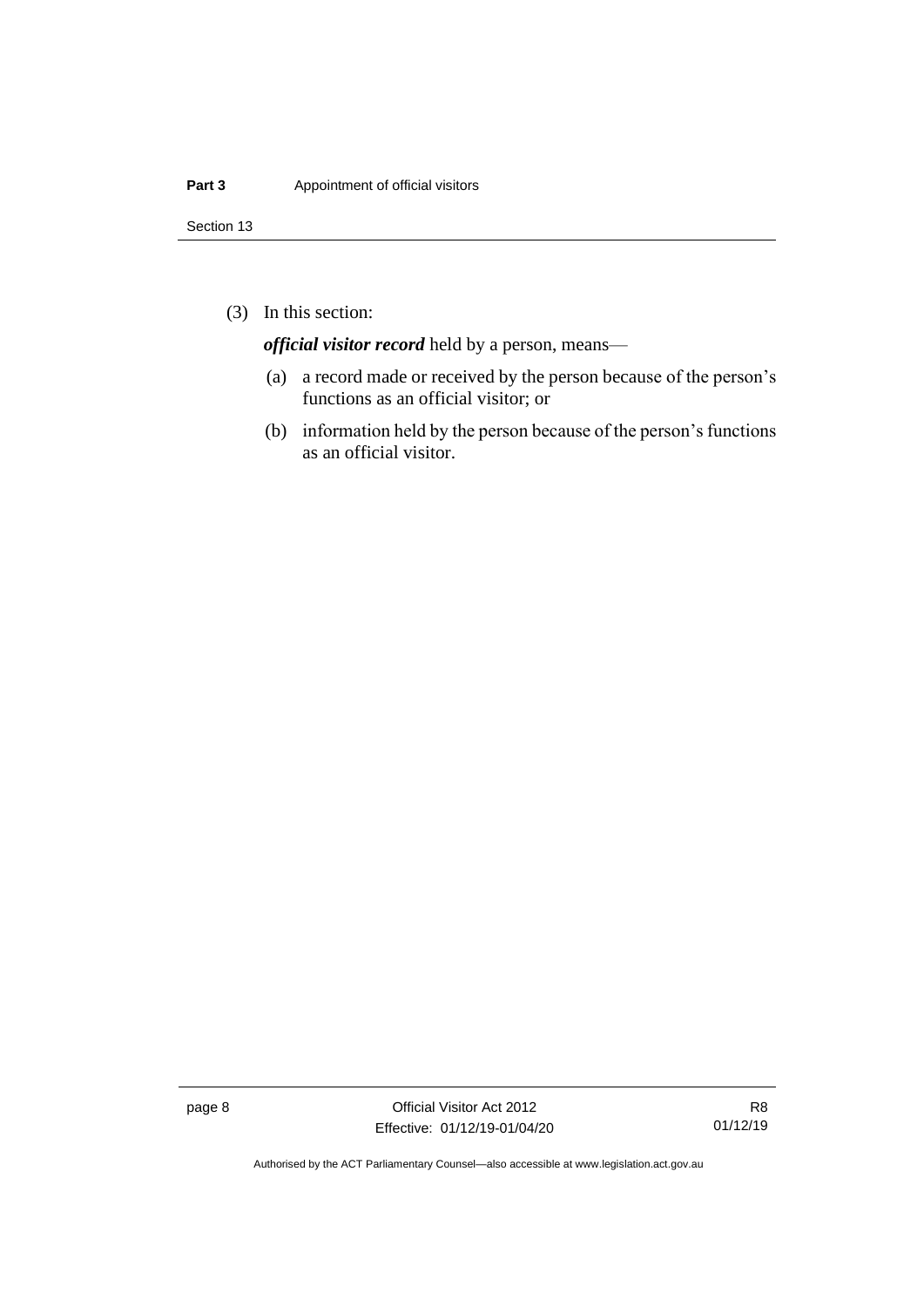### <span id="page-14-0"></span>**Part 4 Functions of official visitors**

#### <span id="page-14-1"></span>**14 Official visitor functions**

- (1) An official visitor for a visitable place has the following functions:
	- (a) to visit the place and meet entitled people at the place;
	- (b) to monitor conditions, services and practices in the place;
	- (c) to investigate and seek to resolve complaints from, or on behalf of, entitled people at the place;
	- (d) to identify and report on systemic issues adversely affecting entitled people at the place;
	- (e) if appropriate, to refer complaints or issues from, or on behalf of, entitled people at the place to relevant investigative entities;
	- (f) to report to the Minister and operational Minister for the place as required under this Act;
	- (g) to exercise any other function given to an official visitor under this Act, an operational Act or another territory law.
- (2) An official visitor must, in exercising the official visitor's functions—
	- (a) respect and promote the human rights of entitled people; and
	- (b) promote the provision of services to, and care and treatment of, entitled people that is high quality and centres on the needs of entitled people; and
	- (c) have regard to the wishes of entitled people in relation to visits to visitable places and how complaints from or on behalf of entitled people are dealt with; and
	- (d) encourage the early resolution of complaints from, or on behalf of, entitled people whenever reasonable and practicable to do so; and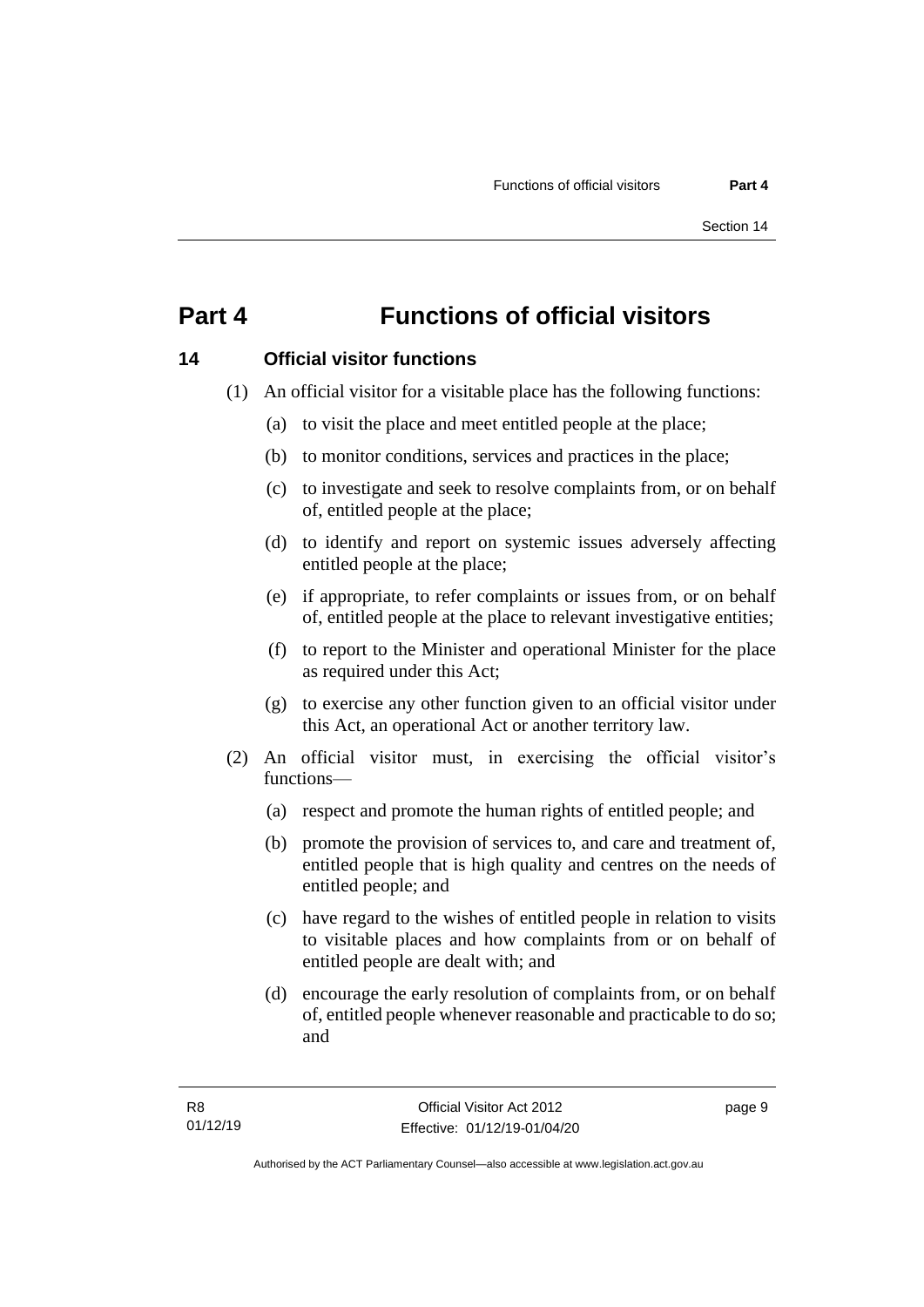#### **Part 4** Functions of official visitors

Section 14A

(e) have regard to the objects and principles in operational Acts.

#### <span id="page-15-0"></span>**14A Independence of official visitors**

Except as provided in this Act or another territory law, an official visitor is not subject to the direction of anyone else in relation to the exercise of a function under this Act.

#### <span id="page-15-1"></span>**15 Official visitor may enter visitable place etc**

(1) An official visitor for a visitable place may, at any reasonable time, enter the visitable place following a complaint or at the official visitor's own initiative.

#### **Example—time that would not be reasonable**

a time that would hinder a search, or coincide with an escape attempt, at a visitable place

- (2) The official visitor may when at the visitable place inspect—
	- (a) any health record or any other record relating to an entitled person at the visitable place if the official visitor has the entitled person's—
		- (i) written consent; or
		- (ii) oral consent, if a written record of the consent is made by a person who heard the consent being given; and
	- (b) any other record required to be kept under the operational Act.

#### **Examples—other record relating to an entitled person**

for an entitled person in a mental health facility—dietary plans, behavioural plans, records about seclusion or chemical restraint, day plans, lists of rostered carers

(3) Without limiting subsection (1), the operational Act may prescribe minimum requirements for a visit by the official visitor to the visitable place.

Authorised by the ACT Parliamentary Counsel—also accessible at www.legislation.act.gov.au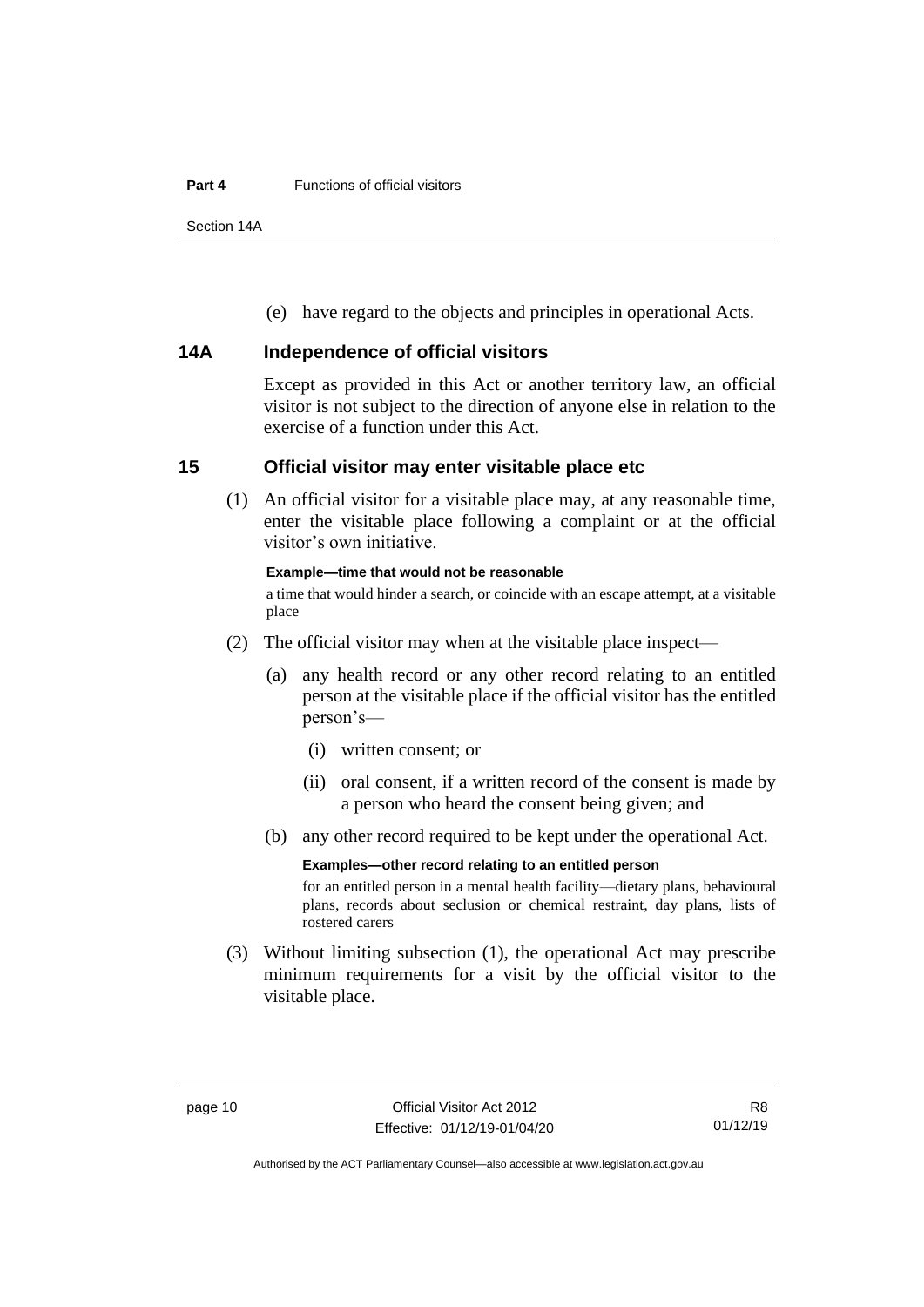#### <span id="page-16-0"></span>**16 Official visitor must report non-compliant visitable places**

- (1) This section applies if an official visitor for a visitable place believes on reasonable grounds that any of the following is not in accordance with the operational Act for the place:
	- (a) the care and other services provided to an entitled person at the place;
	- (b) the living conditions and activities of an entitled person at the place;
	- (c) if an entitled person is detained under the operational Act at the place—the detention of the person at the place (including any aspect of the treatment, living conditions, work or activities of the detainee).
- (2) The official visitor—
	- (a) must report the belief to the operational Minister; and
	- (b) may report the belief to—
		- (i) the relevant director-general; and
		- (ii) the public advocate; and
		- (iii) the official visitors board; and
		- (iv) the senior practitioner.
- (3) An operational Act may prescribe other reporting requirements for the visitable place.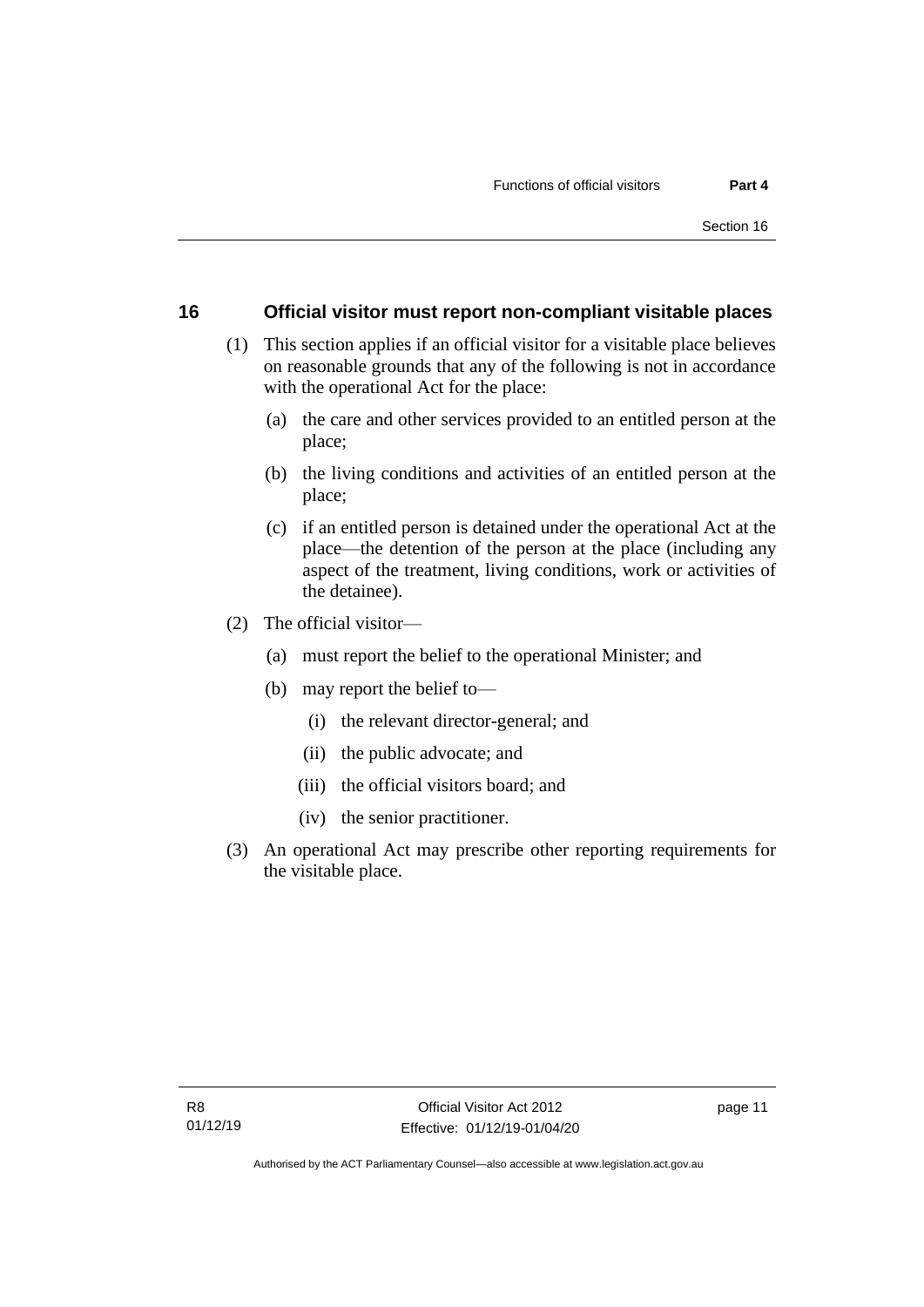Section 17

#### <span id="page-17-0"></span>**17 Reporting of complaints**

- (1) An official visitor for a visitable place must give the operational Minister, as soon as practicable after the end of each quarter, a written report for the quarter summarising—
	- (a) the number and kinds of complaints received by the official visitor in relation to the visitable place; and
	- (b) the action taken on the complaints received; and
	- (c) the number and kinds of matters referred by the official visitor to an investigative entity.
	- *Note Quarter*—see the [Legislation Act,](http://www.legislation.act.gov.au/a/2001-14) dictionary, pt 1.
- (2) The official visitor may give a copy of the report to—
	- (a) the relevant director-general; and
	- (b) the public advocate; and
	- (c) the official visitors board.
- (3) The report may include comments by the official visitor about anything in relation to a complaint mentioned in the report.
- (4) For each financial year, the operational Minister must present a report of the information given to the Minister under subsection (1) to the Legislative Assembly within 6 sitting days after the end of the 3 month period after the end of the financial year.
- (5) In this section:

*investigative entity* means an entity with power to require the production of documents or the answering of questions including, for example, the chief police officer, the human rights commission, the ombudsman and the integrity commissioner.

Authorised by the ACT Parliamentary Counsel—also accessible at www.legislation.act.gov.au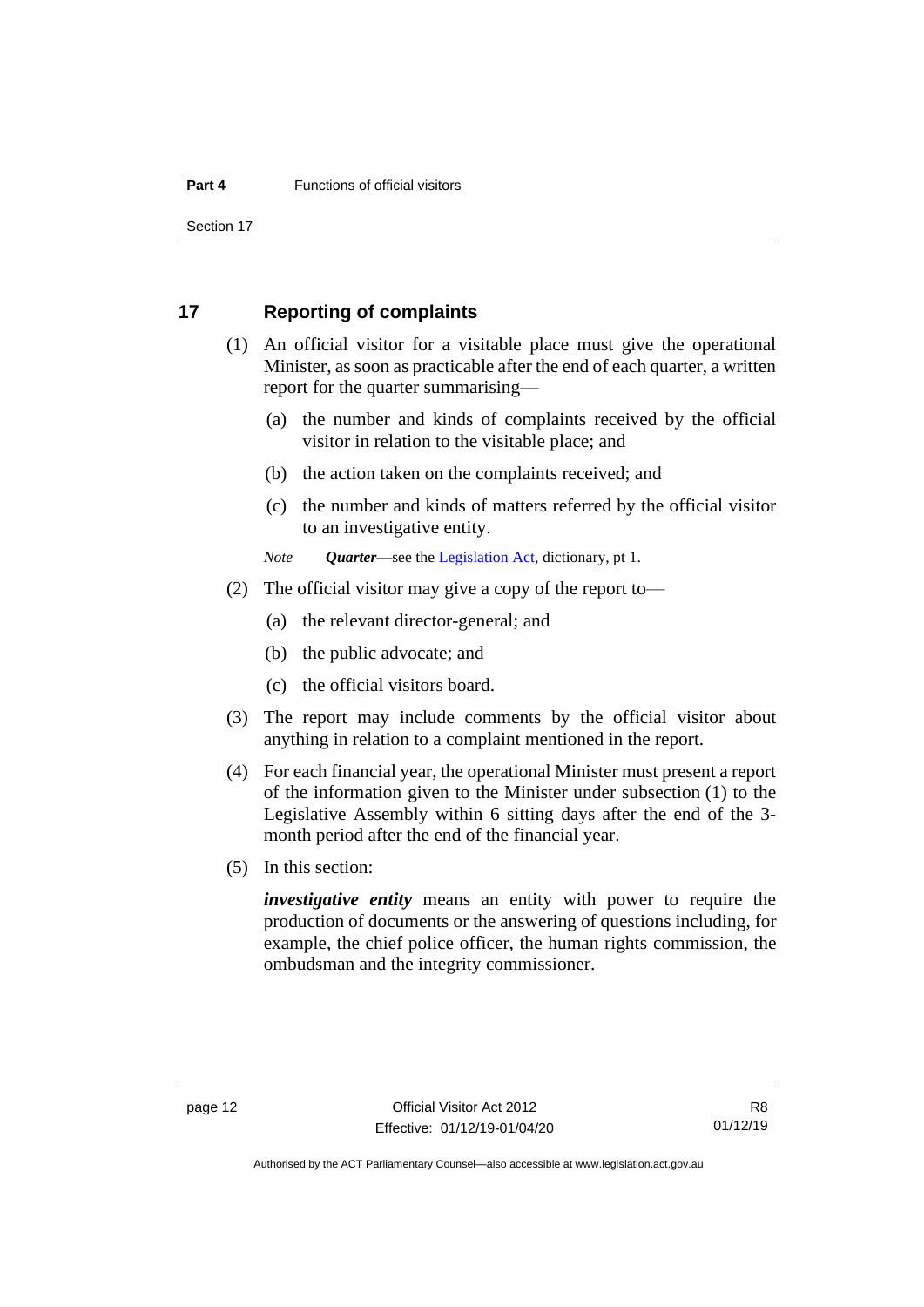#### <span id="page-18-0"></span>**18 Assistance to official visitors**

(2) An operating entity for a visitable place must give an official visitor for the place any reasonable assistance the official visitor asks for to exercise the official visitor's functions at the place.

#### **Examples**

- 1 giving access to documents and records relating to a complaint
- 2 answering reasonable questions about the facts of a complaint
- 3 giving reasonable access to facilities
- *Note* The [Legislation Act,](http://www.legislation.act.gov.au/a/2001-14) s 170 deals with the application of the privilege against self-incrimination.
- (3) An operating entity must not give an official visitor access to an entitled person's health record without the entitled person's consent.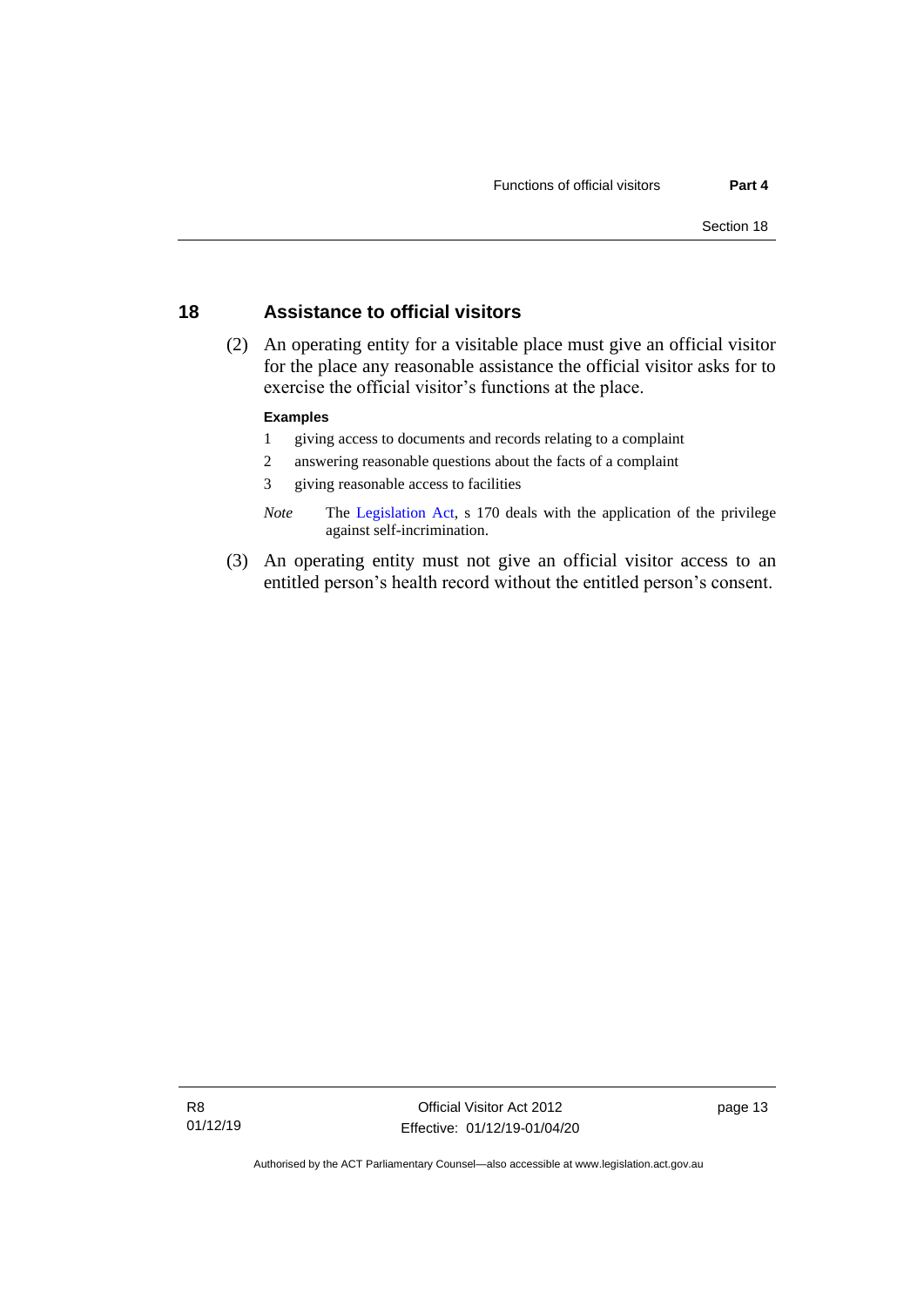Section 19

#### <span id="page-19-0"></span>**19 Offences—failure to provide assistance etc**

- (1) A person in charge of an operating entity for a visitable place must not, without reasonable excuse—
	- (a) refuse or neglect to render assistance if asked by an official visitor under section 18; or
	- (b) fail to answer any question if asked by an official visitor in the exercise of the official visitor's functions.

Maximum penalty: 50 penalty units.

(2) A person in charge of an operating entity for a visitable place must not, without reasonable excuse, obstruct or hinder an official visitor in the exercise of the official visitor's functions.

Maximum penalty: 50 penalty units, imprisonment for 6 months or both.

(3) A person in charge of an operating entity for a visitable place must keep a record of each visit by an official visitor to the visitable place.

Maximum penalty: 5 penalty units.

*Note* If a form is approved under s 26 for a record, the form must be used.

(4) In this section:

*person in charge*, of an operating entity, means—

- (a) if the operating entity is the Territory—the relevant director-general; and
- (b) in any other case—the person in charge of the entity.

Authorised by the ACT Parliamentary Counsel—also accessible at www.legislation.act.gov.au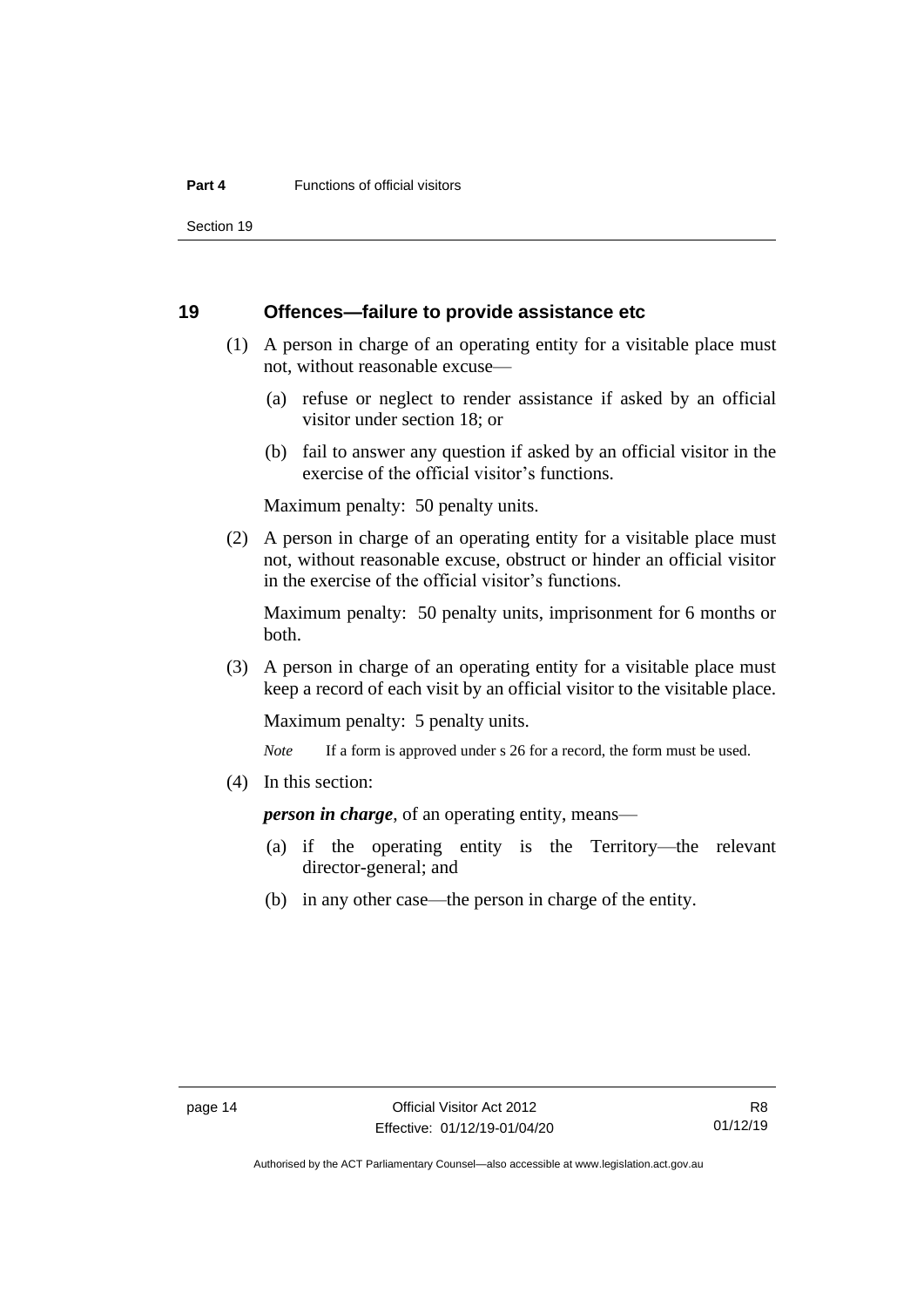### <span id="page-20-0"></span>**Part 5 Visits and complaints**

#### <span id="page-20-1"></span>**20 Operating entity must let entitled people know about official visitors**

- (1) An operating entity for a visitable place must tell an entitled person at the visitable place, or a person acting on the entitled person's behalf, about—
	- (a) the functions of an official visitor; and
	- (b) how the official visitor may be contacted.
- (2) Without limiting subsection (1), an operating entity for a visitable place must, not later than when an entitled person first enters the place, give the person information about their right to make complaints under this Act in a way that is accessible to the person.

#### **Examples—giving information**

- 1 if an entitled person is likely to go to a common area in a visitable place a notice in a prominent position on the wall in the area
- 2 if it is not practicable or appropriate to put up a notice in a visitable place give an entitled person a pamphlet
- 3 if an entitled person is not able to see or understand information in writing tell the person orally
- 4 if an entitled person is not able to understand the information—give written information to the person's legal guardian

#### <span id="page-20-2"></span>**21 Requests to meet official visitor**

- (1) This section applies if an entitled person at a visitable place tells the operating entity for the place that the person wants to meet an official visitor.
- (2) The operating entity must ensure that an official visitor for the visitable place is told of the request as soon as practicable, but not later than 24 hours after the request is made.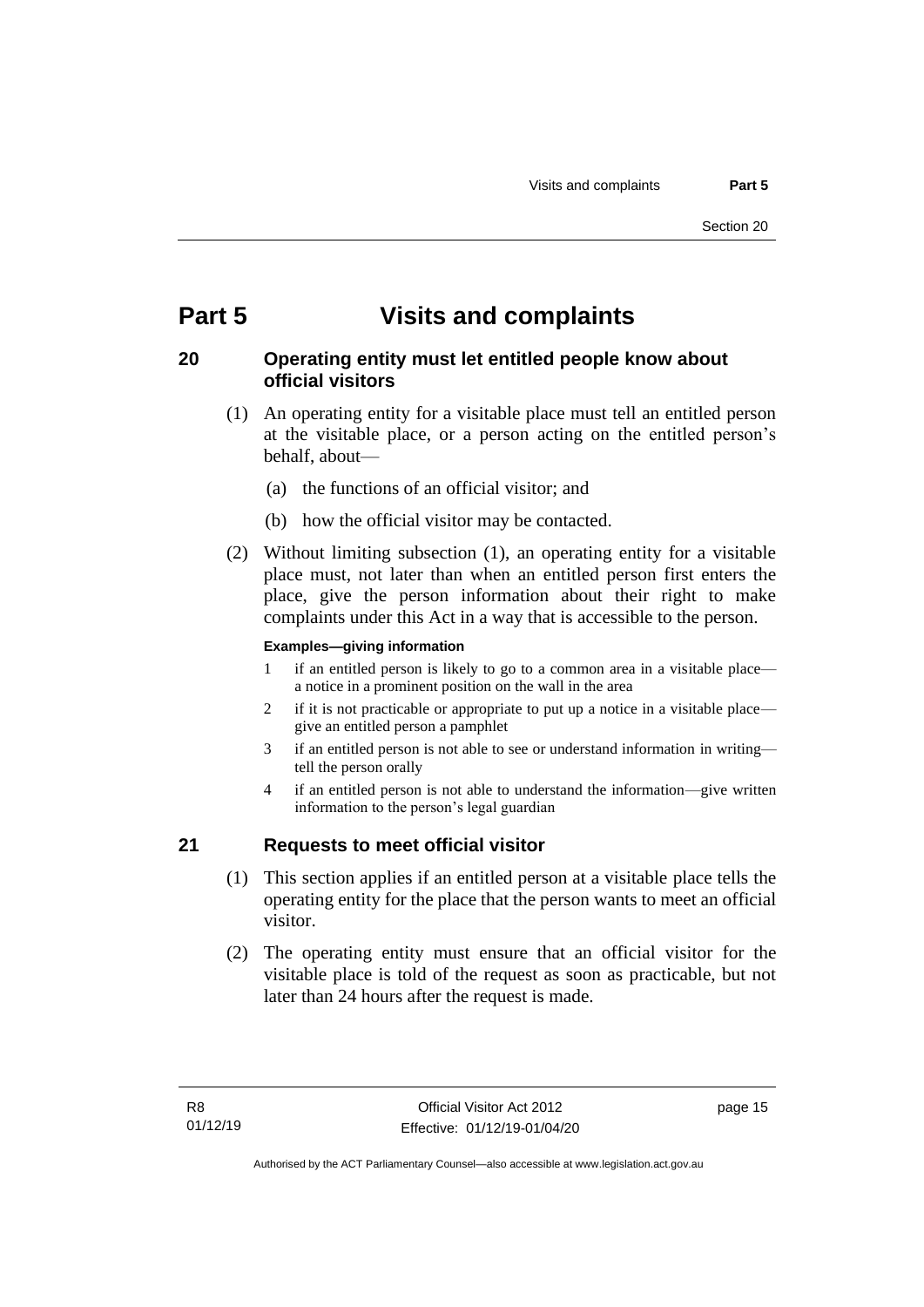#### **Part 5** Visits and complaints

Section 22

(3) An operating entity must not ask an entitled person, and the person need not explain to the operating entity, why the person wants to meet an official visitor.

#### <span id="page-21-0"></span>**22 Complaints to official visitors**

- (1) An entitled person at a visitable place, or anyone else, may complain to an official visitor for the place about any aspect of the person's accommodation including—
	- (a) the conditions of accommodation of an entitled person; or
	- (b) the care or services provided to an entitled person at the place; or
	- (c) the activities available to an entitled person at the place; or
	- (d) how the place is conducted.
- (2) The entitled person may make the complaint to the official visitor personally or through someone else.
- (3) The entitled person may ask to make a complaint—
	- (a) to the official visitor with no-one else present; and
	- (b) to an official visitor of the same gender.
- (4) If the official visitor agrees that the complaint may be made with only the entitled person present, the operating entity must provide reasonably private facilities for the complaint to be made.
- (5) In this section:

*accommodation*, of an entitled person, includes, if an entitled person is detained or confined under an operational Act at a visitable place, the person's detention or confinement.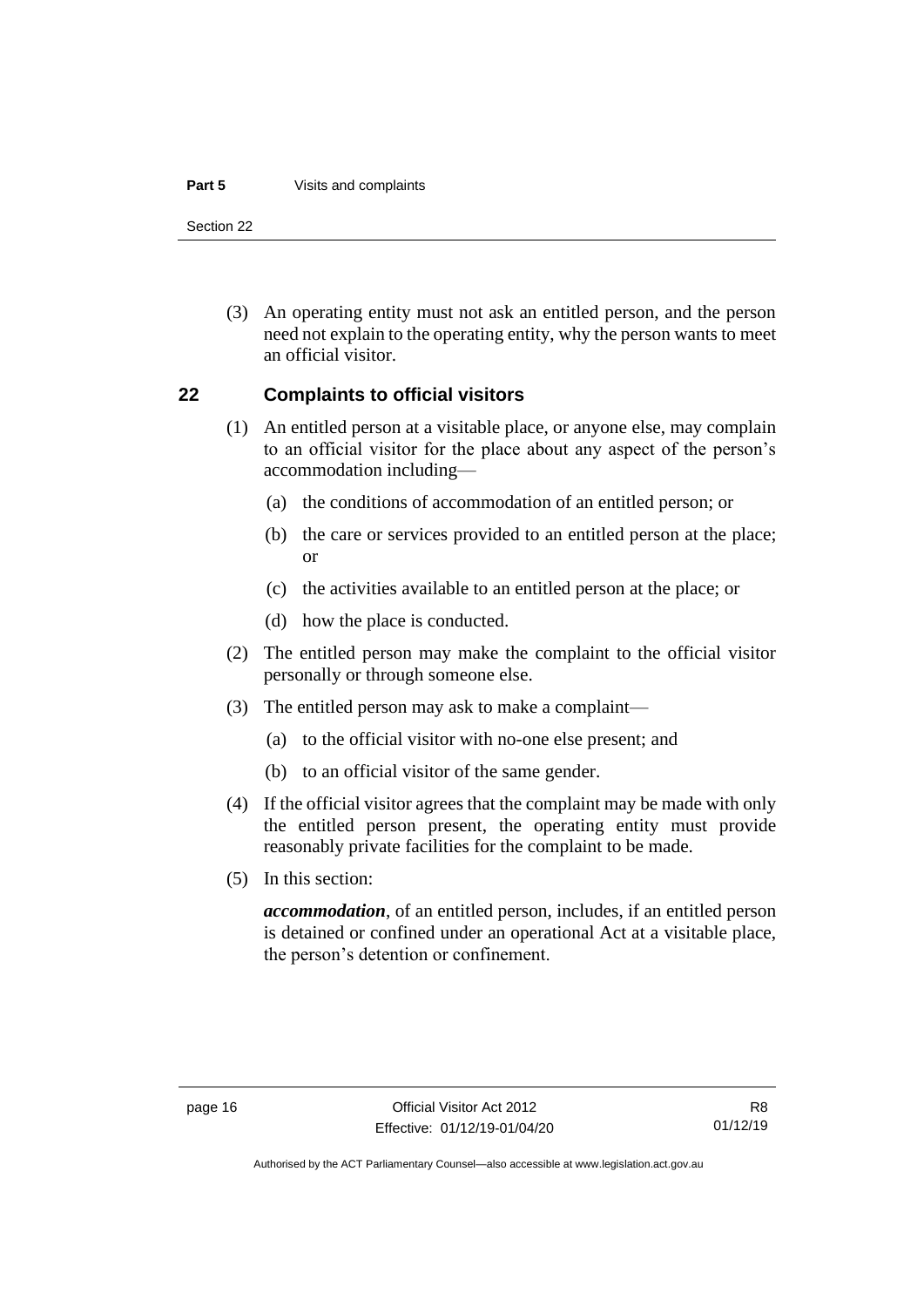#### <span id="page-22-0"></span>**23 Visit and complaint guidelines**

- (1) The Minister may, after consulting the operational Minister for an operational Act, make guidelines about—
	- (a) visits by an official visitor for the operational Act; and
	- (b) the handling of complaints, and referral of complaints to investigative entities, by an official visitor for the operational Act.
- (2) The guidelines must include a schedule that sets out—
	- (a) each visitable place that an official visitor must visit; and
	- (b) how often the official visitor must visit the place.
- (3) A guideline is a disallowable instrument.
	- *Note* A disallowable instrument must be notified, and presented to the Legislative Assembly, under the [Legislation Act.](http://www.legislation.act.gov.au/a/2001-14)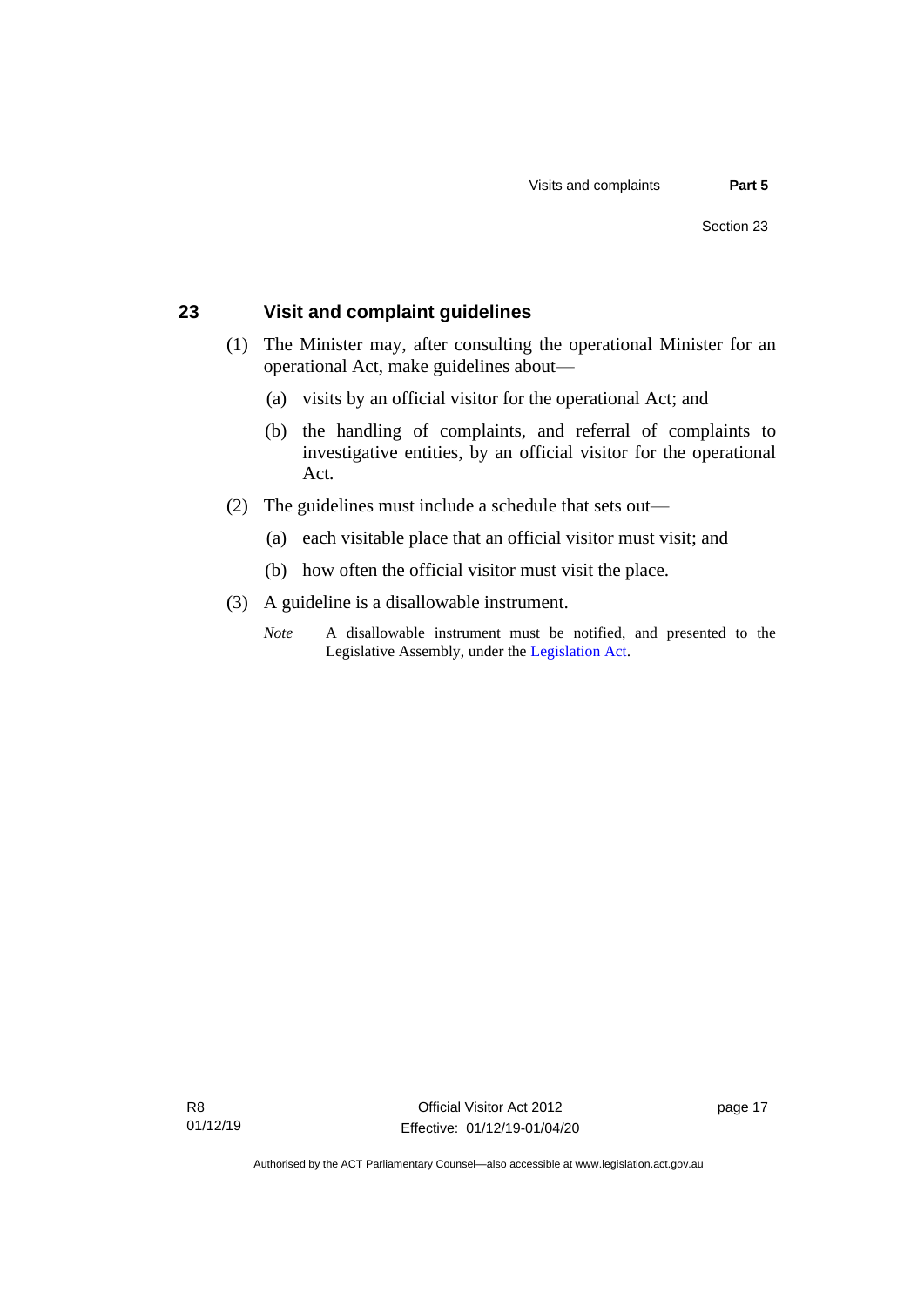#### **Part 5A** Official visitors board

Section 23A

### <span id="page-23-0"></span>**Part 5A Official visitors board**

#### <span id="page-23-1"></span>**23A Establishment of official visitors board**

The official visitors board is established.

#### <span id="page-23-2"></span>**23B Membership of official visitors board**

- (1) The official visitors board is made up of—
	- (a) the public trustee and guardian; and
	- (b) at least 1 commissioner under the *[Human Rights Commission](http://www.legislation.act.gov.au/a/2005-40)  Act [2005](http://www.legislation.act.gov.au/a/2005-40)* nominated by the commissioners under that Act; and
	- (c) 2 official visitors elected by the official visitors.
- (2) The chair of the board is the public trustee and guardian.
- (3) The Minister may determine procedures for subsection (1) (c).
- (4) A determination is a notifiable instrument.

*Note* A notifiable instrument must be notified under the [Legislation Act.](http://www.legislation.act.gov.au/a/2001-14)

#### <span id="page-23-3"></span>**23C Official visitors board functions**

The official visitors board has the following functions:

- (a) to arrange training for official visitors;
- (b) to facilitate interaction between official visitors;
	- *Note* An official visitor may ask an official visitor for another operational Act for assistance (see s 18 (1)).
- (c) to arrange for the provision of administrative assistance to official visitors;
- (d) to exercise any other function given to the board under this Act, an operational Act or another territory law.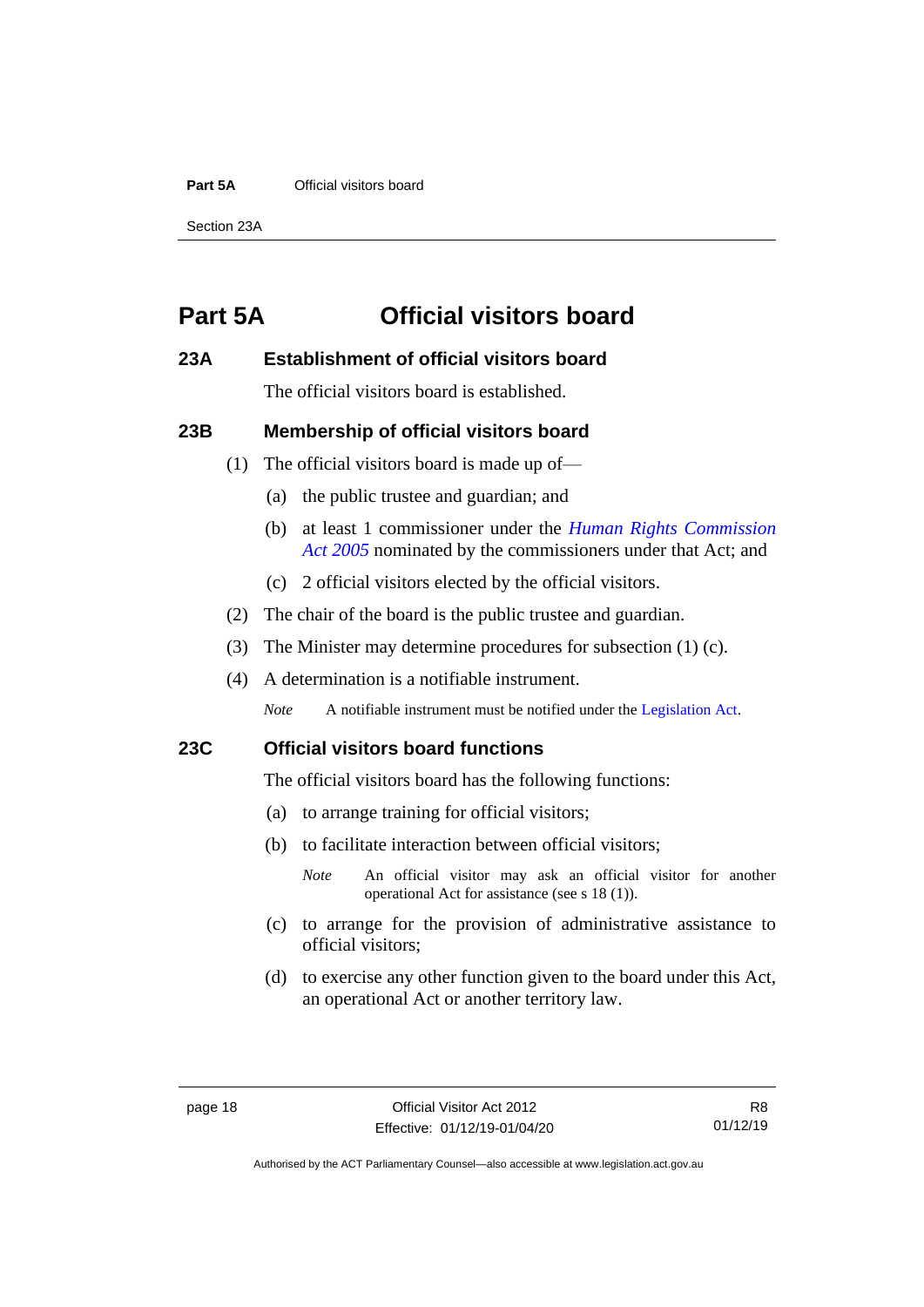#### <span id="page-24-0"></span>**23D Official visitors board procedure**

- (1) Meetings of the official visitors board are to be held when and where it decides.
- (2) However—
	- (a) the official visitors board must meet at least twice each year; and
	- (b) the public trustee and guardian may, by reasonable written notice given to the other official visitors board members, call a meeting.
- (3) The official visitors board may conduct its proceedings (including its meetings) as it considers appropriate.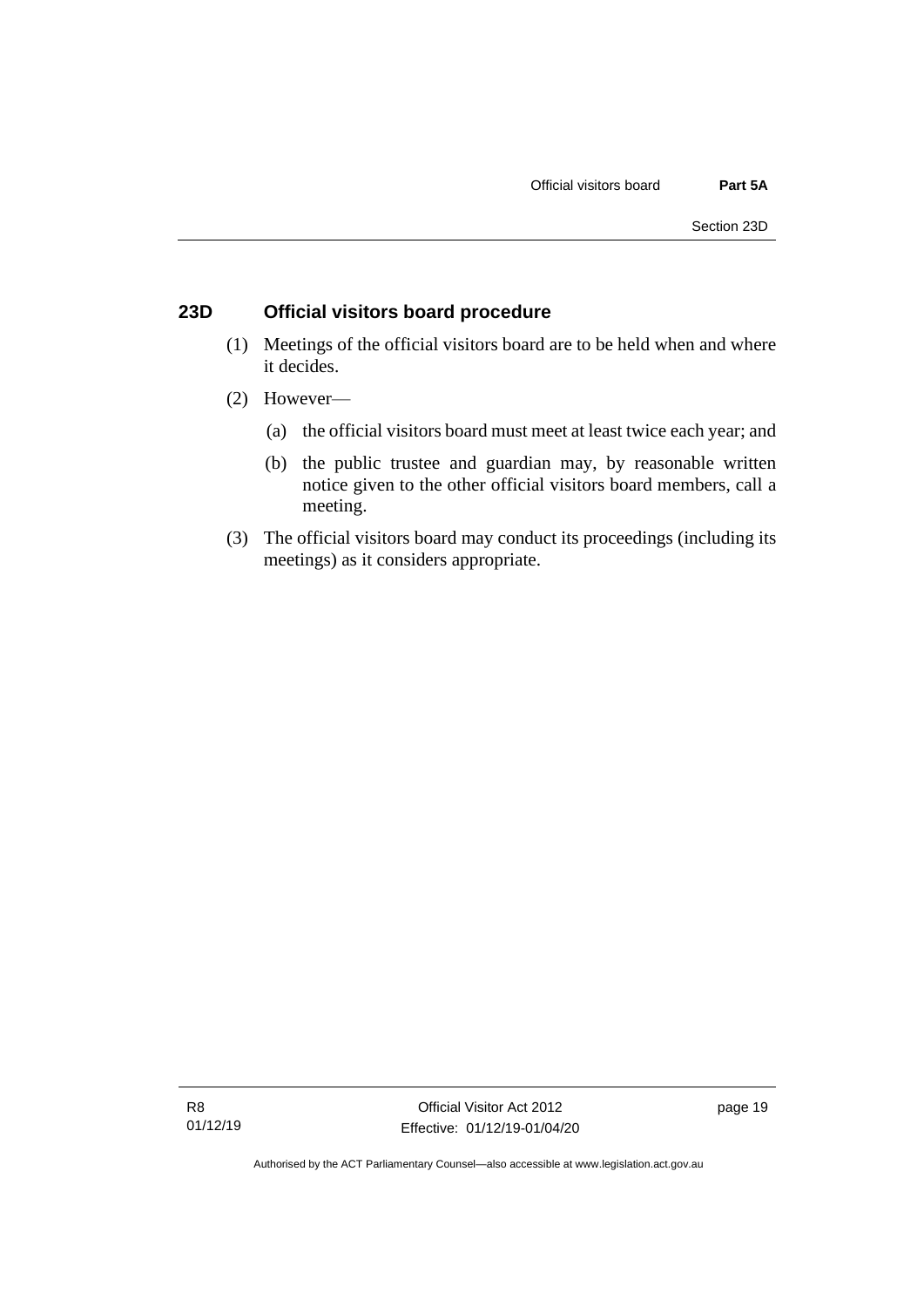#### **Part 6** Miscellaneous

Section 23DB

### <span id="page-25-0"></span>**Part 6 Miscellaneous**

#### <span id="page-25-1"></span>**23DB Register of visitable places**

- (1) The relevant director-general for a visitable place must keep a register of each visitable place mentioned under the relevant operational Act.
- (2) The register—
	- (a) must include—
		- (i) the address of each visitable place; and
		- (ii) if relevant for a visitable place—the contact details of a person who can provide access to the place; and
		- (iii) any information prescribed by an operational Act; and
	- (b) may include—
		- (i) the name of each entitled person at each visitable place; and
		- (ii) the name and contact details of each operating entity for each visitable place; and
		- (iii) if an operating entity for a visitable place is not an individual—the name, phone number and email address of the following:
			- (A) an employee or volunteer based at the place;
			- (B) 2 employees of the entity.
- (3) The relevant director-general for a visitable place must, on request, give information on the register to any of the following:
	- (a) an official visitor for the place;
	- (b) the official visitors board;
	- (c) the public advocate;

Authorised by the ACT Parliamentary Counsel—also accessible at www.legislation.act.gov.au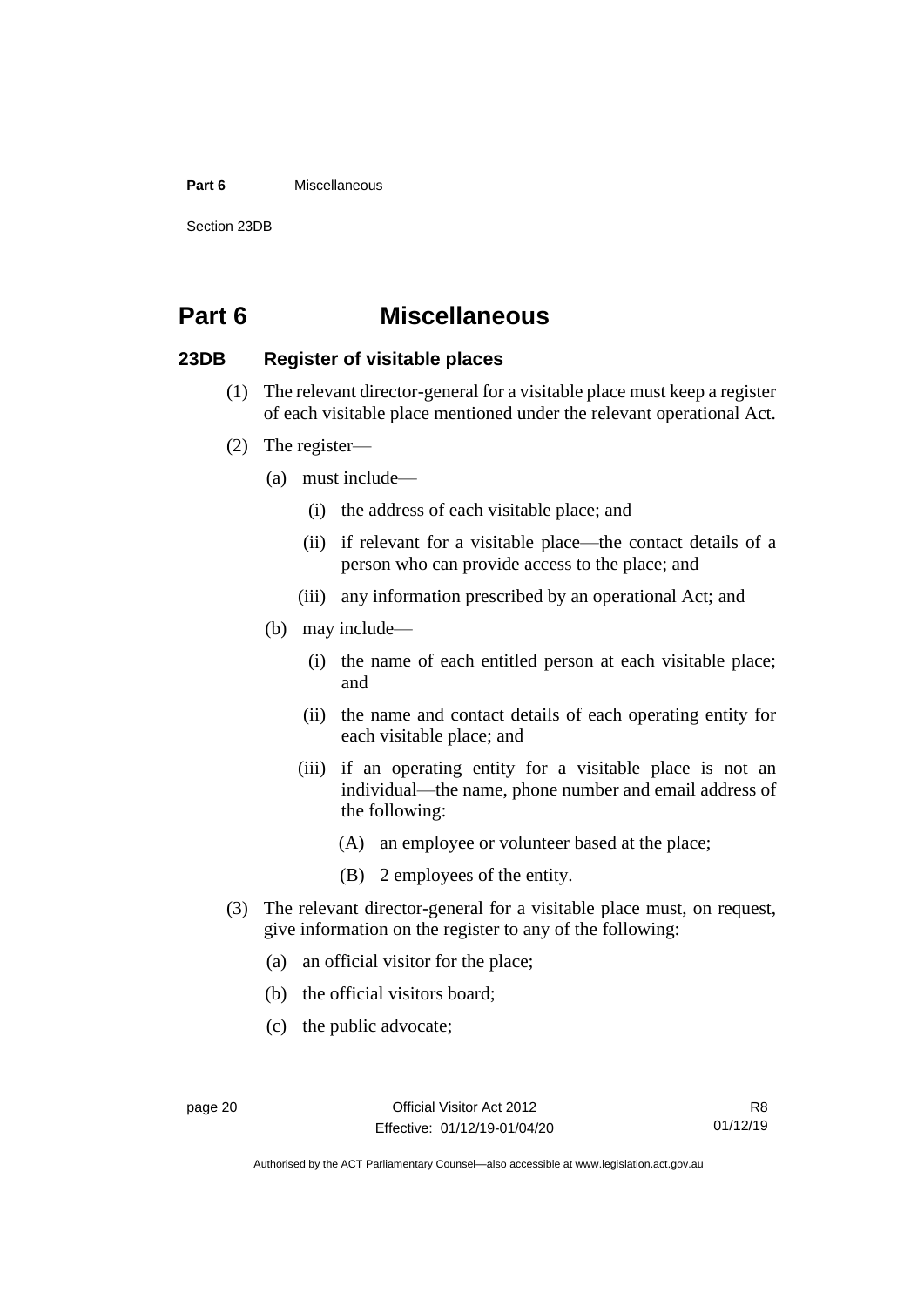- (d) a commissioner under the *[Human Rights Commission Act 2005](http://www.legislation.act.gov.au/a/2005-40)*;
- (e) the senior practitioner.
- (4) The relevant director-general for a visitable place may, on request, give the information mentioned in subsection (2) (a) to any of the following people, if satisfied giving the information is reasonable in the circumstances:
	- (a) a person exercising a function under this Act or the operational Act;
	- (b) a member of the emergency services under the *[Emergencies](http://www.legislation.act.gov.au/a/2004-28)  Act [2004](http://www.legislation.act.gov.au/a/2004-28)*;
	- (c) an entitled person at the place;
	- (d) a carer or legal representative of an entitled person at the place;
	- (e) anyone else approved by the relevant director-general.
- (5) In this section:

*carer*—see the *[Guardianship and Management of Property Act 1991](http://www.legislation.act.gov.au/a/1991-62)*, section 6.

*legal representative*, of an entitled person who does not have legal capacity, means the person's parent or guardian.

#### <span id="page-26-0"></span>**23E Voting at meetings**

- (1) At an official visitors board meeting, each board member has a vote on each question to be decided.
- (2) A question is to be decided by a majority of the votes of the official visitors board members present and voting but, if the votes are equal, the public trustee and guardian has a deciding vote.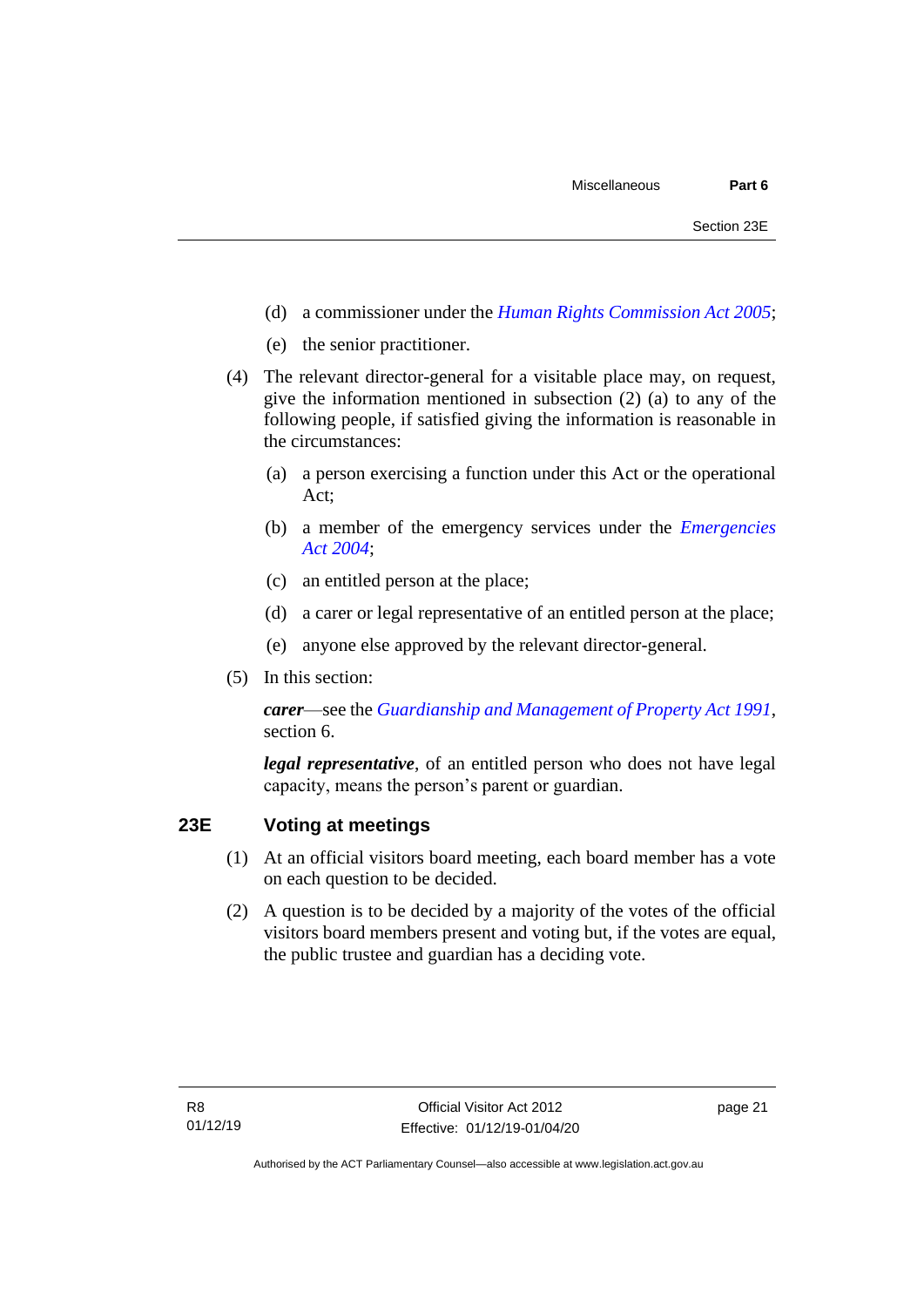#### **Part 6** Miscellaneous

Section 24

#### <span id="page-27-0"></span>**24 Protection of officials from liability**

- (1) An official is not civilly liable for anything done or omitted to be done honestly and without recklessness—
	- (a) in the exercise of a function under this Act; or
	- (b) in the reasonable belief that the act or omission was in the exercise of a function under this Act.
- (2) Any civil liability that would, apart from subsection (1), attach to an official attaches instead to the Territory.
- (3) In this section:

*official* means—

- (a) an official visitor; or
- (b) an official visitors board member; or
- (c) a person authorised under this Act to do or not to do a thing.
- *Note* A reference to an Act includes a reference to the statutory instruments made or in force under the Act, including any regulation (see [Legislation](http://www.legislation.act.gov.au/a/2001-14)  [Act,](http://www.legislation.act.gov.au/a/2001-14) s 104).

#### <span id="page-27-1"></span>**25 Offences—use or divulge protected information**

- (1) A person to whom this section applies commits an offence if—
	- (a) the person uses information; and
	- (b) the information is protected information about someone else; and
	- (c) the person is reckless about whether the information is protected information about someone else.

Maximum penalty: 50 penalty units, imprisonment for 6 months or both.

Authorised by the ACT Parliamentary Counsel—also accessible at www.legislation.act.gov.au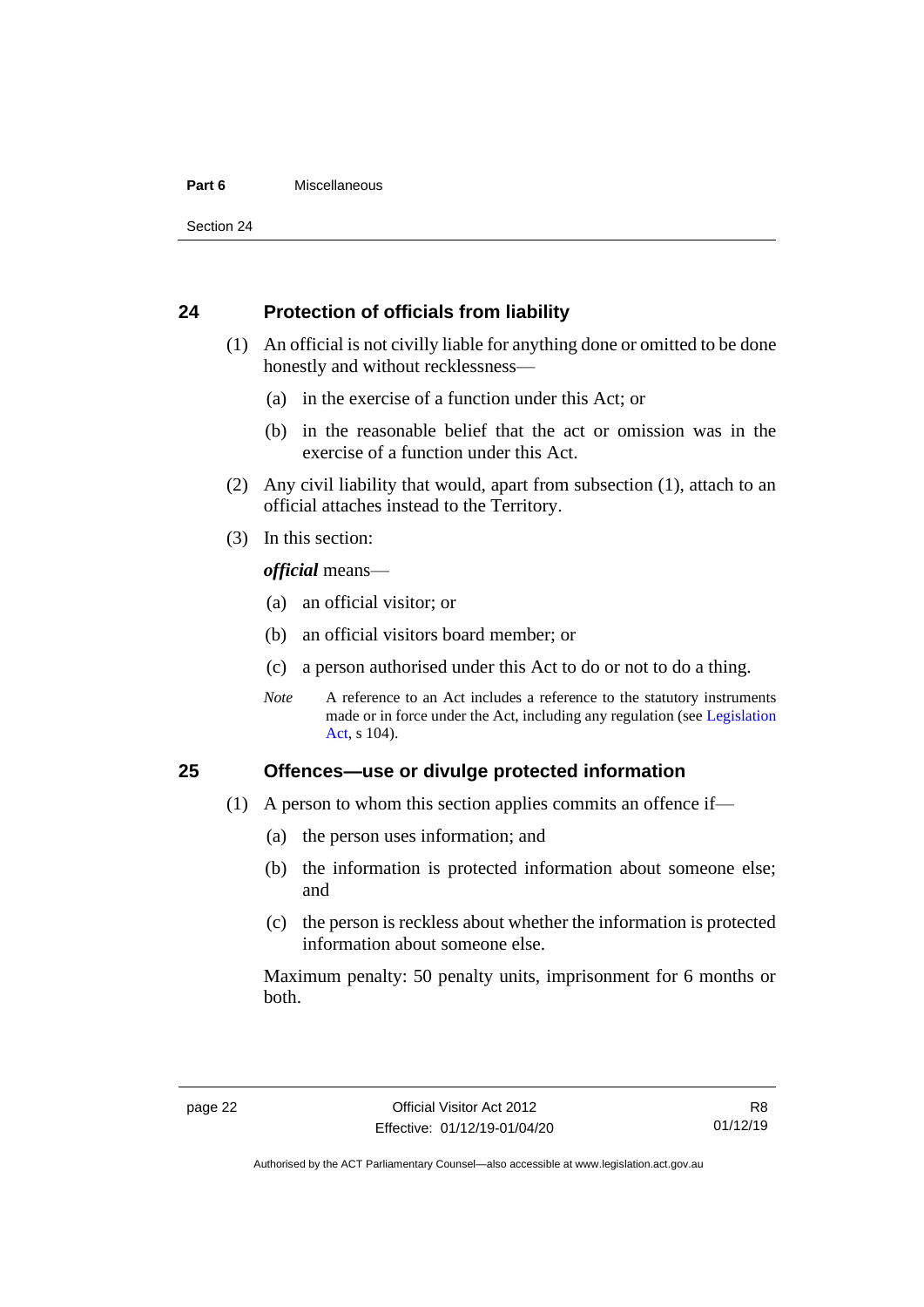- (2) A person to whom this section applies commits an offence if—
	- (a) the person does something that divulges information; and
	- (b) the information is protected information about someone else; and
	- (c) the person is reckless about whether—
		- (i) the information is protected information about someone else; and
		- (ii) doing the thing would result in the information being divulged to someone else.

Maximum penalty: 50 penalty units, imprisonment for 6 months or both.

- (3) Subsections (1) and (2) do not apply if the information is used or divulged—
	- (a) under this Act or another territory law; or
	- (b) in relation to the exercise of a function, as a person to whom this section applies, under this Act or another territory law; or
	- (c) in a court proceeding.
- (4) Subsections (1) and (2) do not apply to the using or divulging of protected information about a person with the person's consent.
	- *Note* The defendant has an evidential burden in relation to the matters mentioned in ss (3) and (4) (see [Criminal Code,](http://www.legislation.act.gov.au/a/2002-51) s 58).
- (5) A person to whom this section applies need not divulge protected information to a court, or produce a document containing protected information to a court, unless it is necessary to do so for this Act or another law applying in the territory.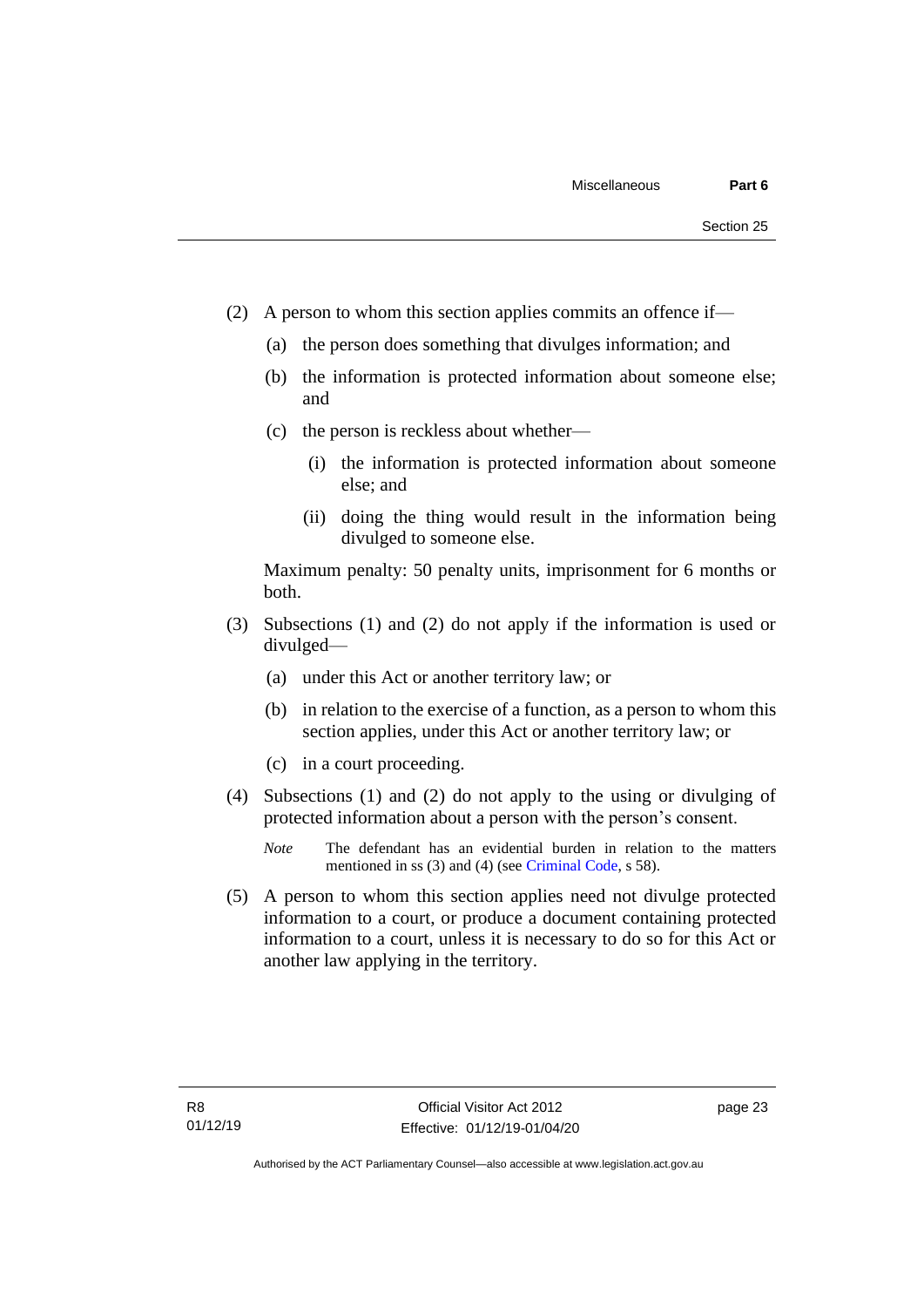#### **Part 6** Miscellaneous

Section 26

(6) In this section:

*court* includes a tribunal, authority or person having power to require the production of documents or the answering of questions.

*divulge* includes—

- (a) communicate; or
- (b) publish.

#### *person to whom this section applies* means—

- (a) a person who is or has been an official visitor; or
- (b) anyone else who has exercised a function under this Act.

*produce* includes allow access to.

*protected information* means information about a person that is disclosed to, or obtained by, a person to whom this section applies because of the exercise of a function under this Act by the person or someone else.

*use information* includes make a record of the information.

#### <span id="page-29-0"></span>**26 Approved forms**

- (1) The Minister may approve forms for this Act.
- (2) If the Minister approves a form for a particular purpose, the approved form must be used for that purpose.

*Note* For other provisions about forms, see th[e Legislation Act,](http://www.legislation.act.gov.au/a/2001-14) s 255.

- (3) An approved form is a notifiable instrument.
	- *Note* A notifiable instrument must be notified under the [Legislation Act.](http://www.legislation.act.gov.au/a/2001-14)

<span id="page-29-1"></span>**27 Regulation-making power**

The Executive may make regulations for this Act.

*Note* A regulation must be notified, and presented to the Legislative Assembly, under the [Legislation Act.](http://www.legislation.act.gov.au/a/2001-14)

R8 01/12/19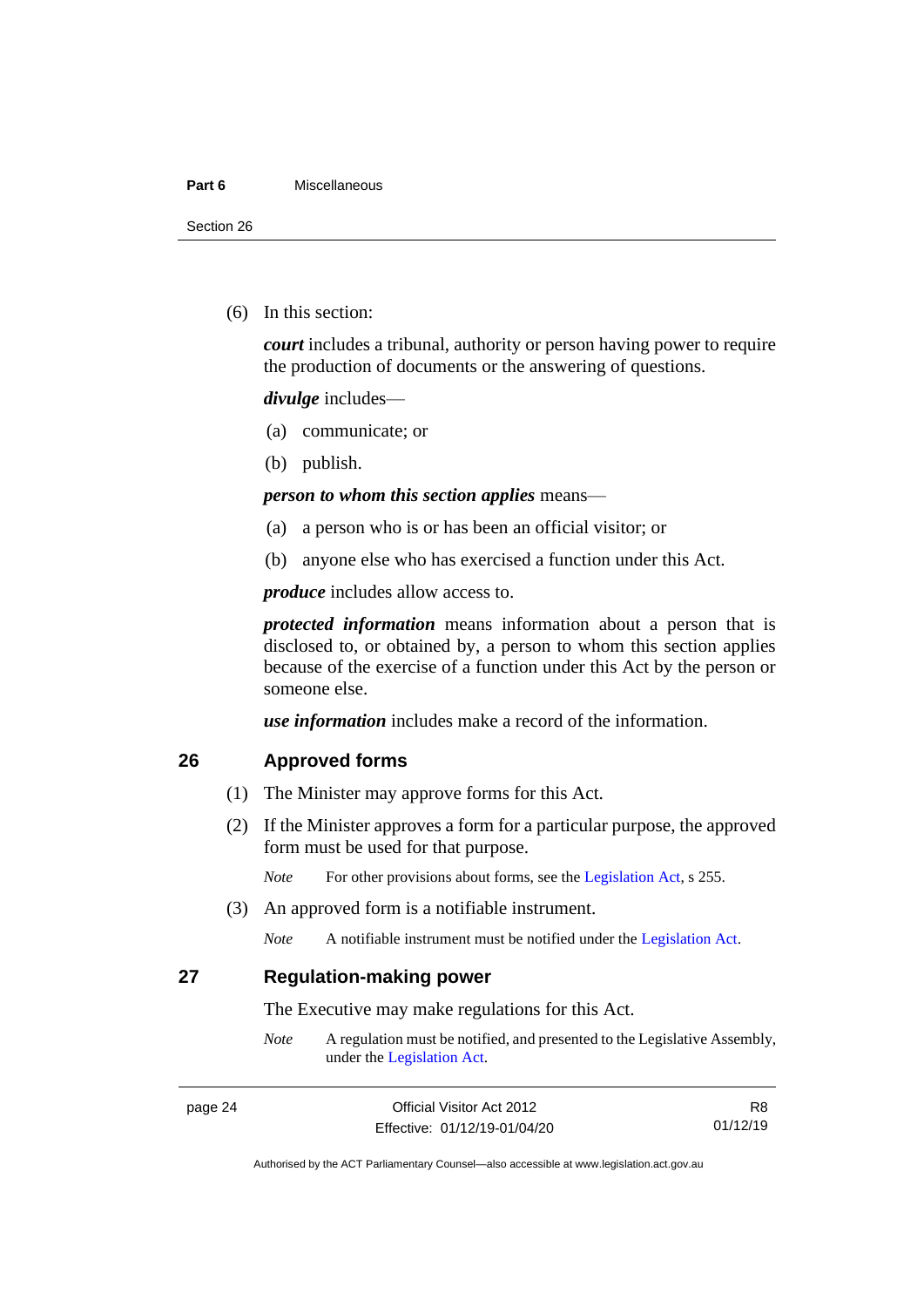## <span id="page-30-0"></span>**Dictionary**

(see s 3)

- *Note 1* The [Legislation Act](http://www.legislation.act.gov.au/a/2001-14) contains definitions and other provisions relevant to this Act.
- *Note 2* For example, the [Legislation Act,](http://www.legislation.act.gov.au/a/2001-14) dict, pt 1 defines the following terms:
	- appoint
	- director-general (see s 163)
	- exercise
	- function
	- integrity commissioner
	- Minister (see s 162)
	- public advocate
	- public trustee and guardian.

*entitled person*, at a visitable place—see section 8.

*health record*—see the *[Health Records \(Privacy and Access\)](http://www.legislation.act.gov.au/a/1997-125)  Act [1997](http://www.legislation.act.gov.au/a/1997-125)*, dictionary.

*official visitor*, for a visitable place—see section 6.

*official visitors board* means the official visitors board established under section 23A.

*operating entity*, for a visitable place, means—

- (a) if the Territory operates the place—the relevant director-general; or
- (b) in any other case—the entity that operates the place.

*operational Act*—see section 7.

*operational Minister*, for a visitable place, means the Minister responsible for the operational Act under which the visitable place is mentioned.

page 25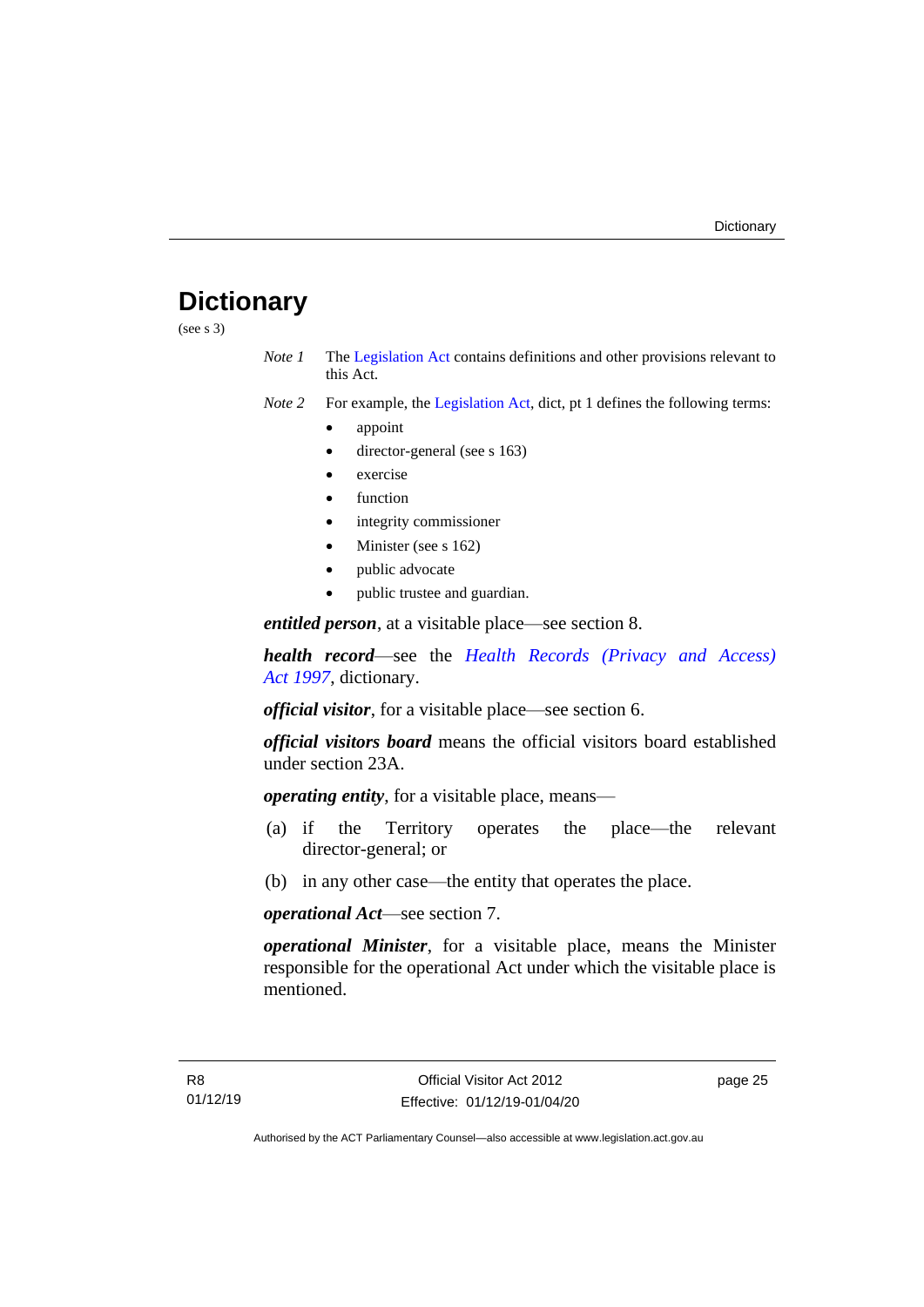*relevant director-general*, for a visitable place, means the director-general of the administrative unit responsible for the operational Act under which the place is mentioned.

*senior practitioner* means the Senior Practitioner under the *[Senior](http://www.legislation.act.gov.au/a/2018-27)  [Practitioner Act 2018](http://www.legislation.act.gov.au/a/2018-27)*.

*visitable place*—see section 9.

page 26 Official Visitor Act 2012 Effective: 01/12/19-01/04/20

R8 01/12/19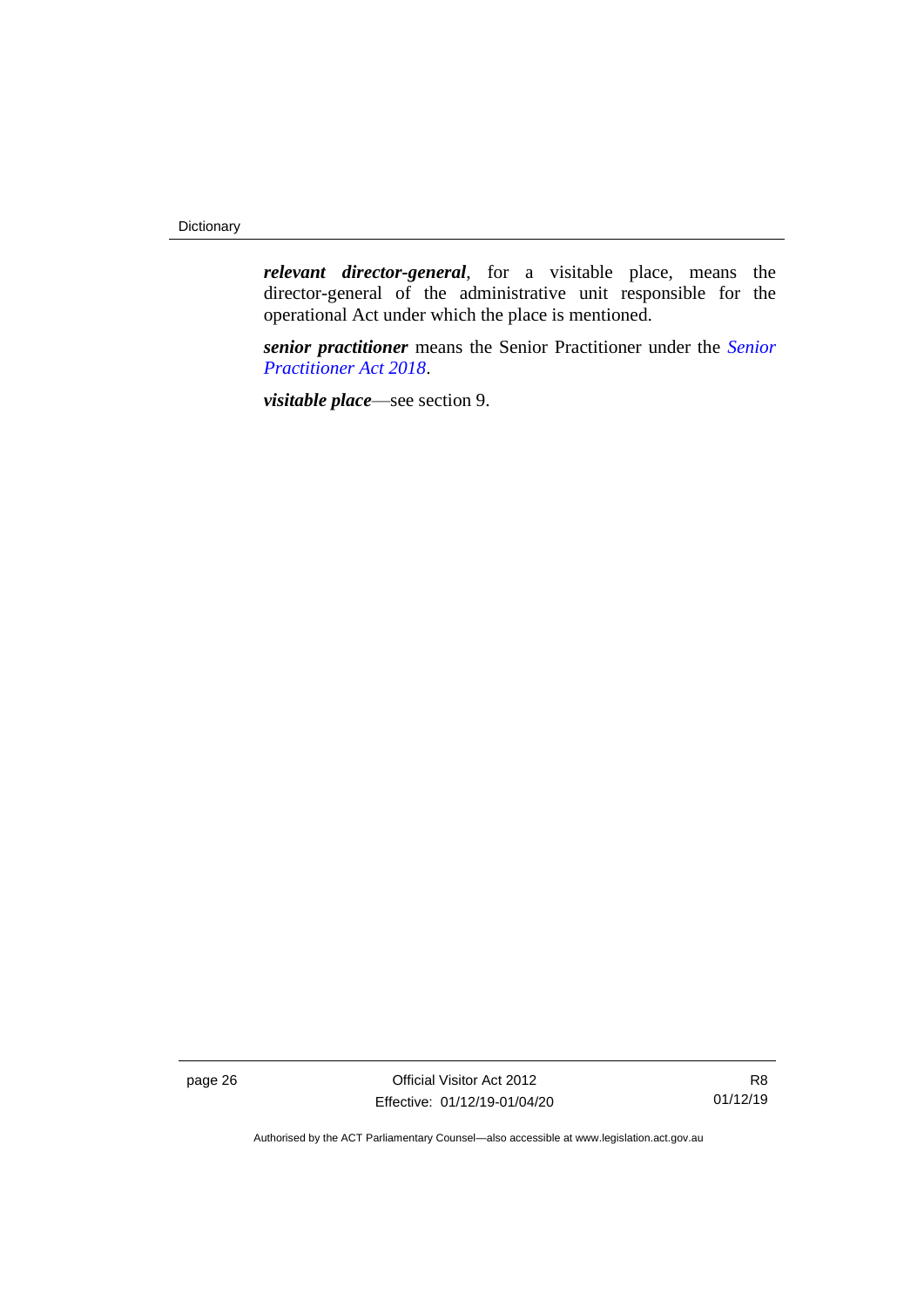### <span id="page-32-1"></span><span id="page-32-0"></span>**Endnotes**

#### **1 About the endnotes**

Amending and modifying laws are annotated in the legislation history and the amendment history. Current modifications are not included in the republished law but are set out in the endnotes.

Not all editorial amendments made under the *[Legislation Act 2001](http://www.legislation.act.gov.au/a/2001-14)*, part 11.3 are annotated in the amendment history. Full details of any amendments can be obtained from the Parliamentary Counsel's Office.

Uncommenced amending laws are not included in the republished law. The details of these laws are underlined in the legislation history. Uncommenced expiries are underlined in the legislation history and amendment history.

If all the provisions of the law have been renumbered, a table of renumbered provisions gives details of previous and current numbering.

The endnotes also include a table of earlier republications.

| $A = Act$                                  | $NI =$ Notifiable instrument              |
|--------------------------------------------|-------------------------------------------|
| $AF =$ Approved form                       | $o = order$                               |
| $am = amended$                             | $om = omitted/repealed$                   |
| $amdt = amendment$                         | $ord = ordinance$                         |
| $AR = Assembly resolution$                 | $orig = original$                         |
| $ch = chapter$                             | par = paragraph/subparagraph              |
| $CN =$ Commencement notice                 | $pres = present$                          |
| $def = definition$                         | $prev = previous$                         |
| $DI = Disallowable instrument$             | $(\text{prev}) = \text{previously}$       |
| $dict = dictionary$                        | $pt = part$                               |
| disallowed = disallowed by the Legislative | $r = rule/subrule$                        |
| Assembly                                   | $reloc = relocated$                       |
| $div = division$                           | $renum = renumbered$                      |
| $exp = expires/expired$                    | $R[X]$ = Republication No                 |
| $Gaz = gazette$                            | $RI = reissue$                            |
| $h dq =$ heading                           | $s = section/subsection$                  |
| $IA = Interpretation Act 1967$             | $sch = schedule$                          |
| $ins = inserted/added$                     | $sdiv = subdivision$                      |
| $LA =$ Legislation Act 2001                | $SL = Subordinate$ law                    |
| $LR =$ legislation register                | $sub =$ substituted                       |
| LRA = Legislation (Republication) Act 1996 | underlining = whole or part not commenced |
| $mod = modified/modification$              | or to be expired                          |
|                                            |                                           |

#### <span id="page-32-2"></span>**2 Abbreviation key**

R8 01/12/19

Official Visitor Act 2012 Effective: 01/12/19-01/04/20 page 27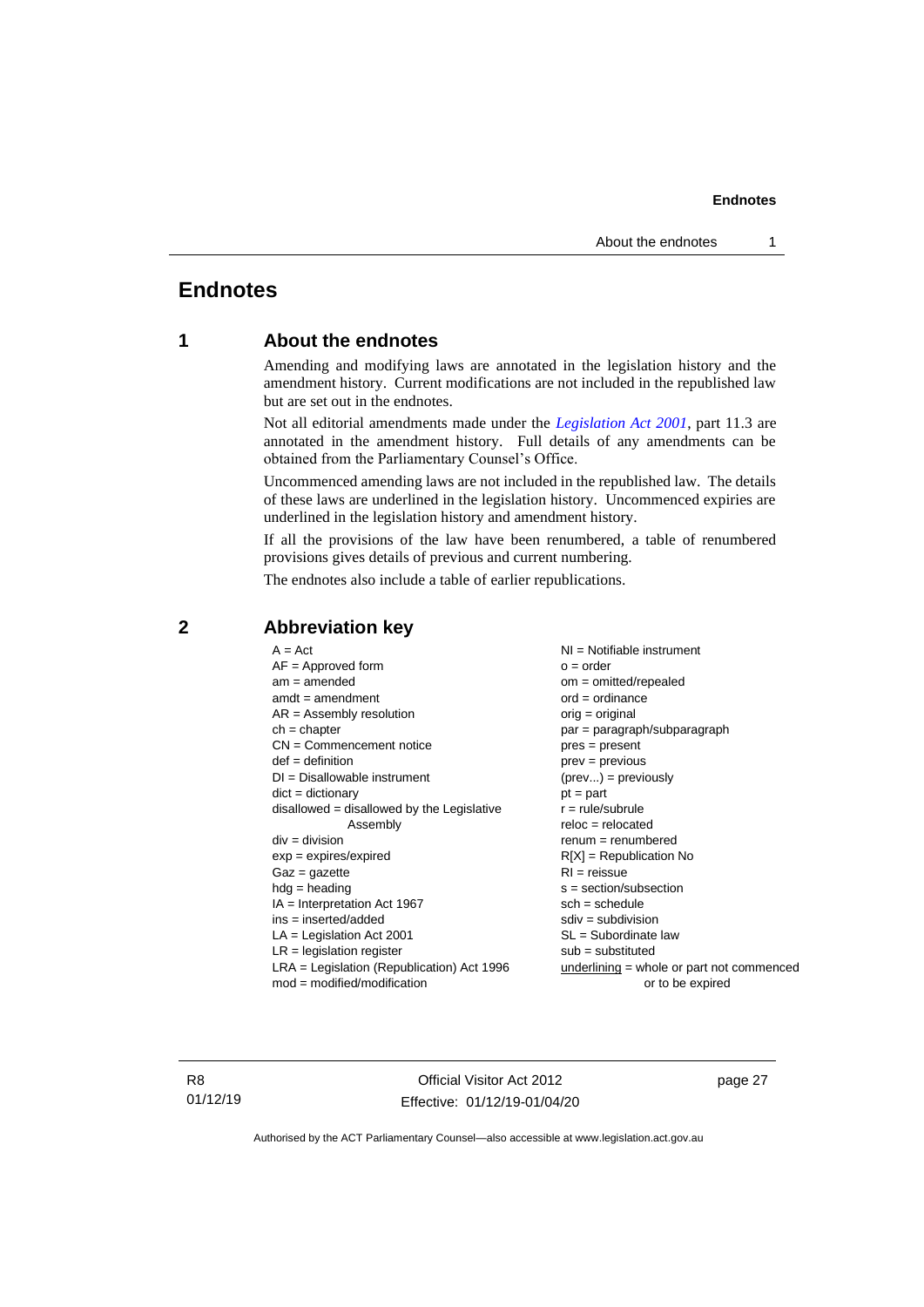3 Legislation history

#### <span id="page-33-0"></span>**3 Legislation history**

#### **Official Visitor Act 2012 A2012-33**

notified LR 15 June 2012

s 1, s 2 commenced 15 June 2012 (LA s 75 (1))

remainder commenced 1 September 2013 (s 2 (as am by [A2013-22](http://www.legislation.act.gov.au/a/2013-22/default.asp) s 4))

as amended by

#### **[Official Visitor Amendment Act 2013](http://www.legislation.act.gov.au/a/2013-22/default.asp) A2013-22**

notified LR 17 June 2013 s 1, s 2 commenced 17 June 2013 (LA s 75 (1)) remainder commenced 1 September 2013 (s 2 and see A2012-33 s 2 as am by this Act)

#### **[Mental Health Act 2015](http://www.legislation.act.gov.au/a/2015-38#history) A2015-38 sch 2 pt 2.4 div 2.4.12**

notified LR 7 October 2015 s 1, s 2 commenced 7 October 2015 (LA s 75 (1)) sch 2 pt 2.4 div 2.4.12 commenced 1 March 2016 (s 2 (1) and see [Mental Health \(Treatment and Care\) Amendment Act 2014](http://www.legislation.act.gov.au/a/2014-51/default.asp) A2014-51, s 2 (as am by [A2015-38](http://www.legislation.act.gov.au/a/2015-38) amdt 2.54))

#### **[Protection of Rights \(Services\) Legislation Amendment Act 2016](http://www.legislation.act.gov.au/a/2016-13)  [\(No](http://www.legislation.act.gov.au/a/2016-13) 2) A2016-13 sch 1 pt 1.29**

notified LR 16 March 2016 s 1, s 2 commenced 16 March 2016 (LA s 75 (1)) sch 1 pt 1.29 commenced 1 April 2016 (s 2 and see [Protection of](http://www.legislation.act.gov.au/a/2016-1/default.asp)  [Rights \(Services\) Legislation Amendment Act 2016](http://www.legislation.act.gov.au/a/2016-1/default.asp) A2016-1 s 2)

#### **[Statute Law Amendment Act 2017 \(No 2\)](http://www.legislation.act.gov.au/a/2017-28/default.asp) A2017-28 sch 3 pt 3.10**

notified LR 27 September 2017 s 1, s 2 commenced 27 September 2017 (LA s 75 (1)) sch 3 pt 3.10 commenced 11 October 2017 (s 2)

#### **[Integrity Commission Act 2018](http://www.legislation.act.gov.au/a/2018-52#history) A2018-52 sch 1 pt 1.18 (as am by [A2019-18](https://www.legislation.act.gov.au/a/2019-18) s 4)**

notified LR 11 December 2018 s 1, s 2 commenced 11 December 2018 (LA s 75 (1)) sch 1 pt 1.18 commenced 1 December 2019 (s 2 (2) (a) as am by [A2019-18](https://www.legislation.act.gov.au/a/2019-18) s 4)

R8 01/12/19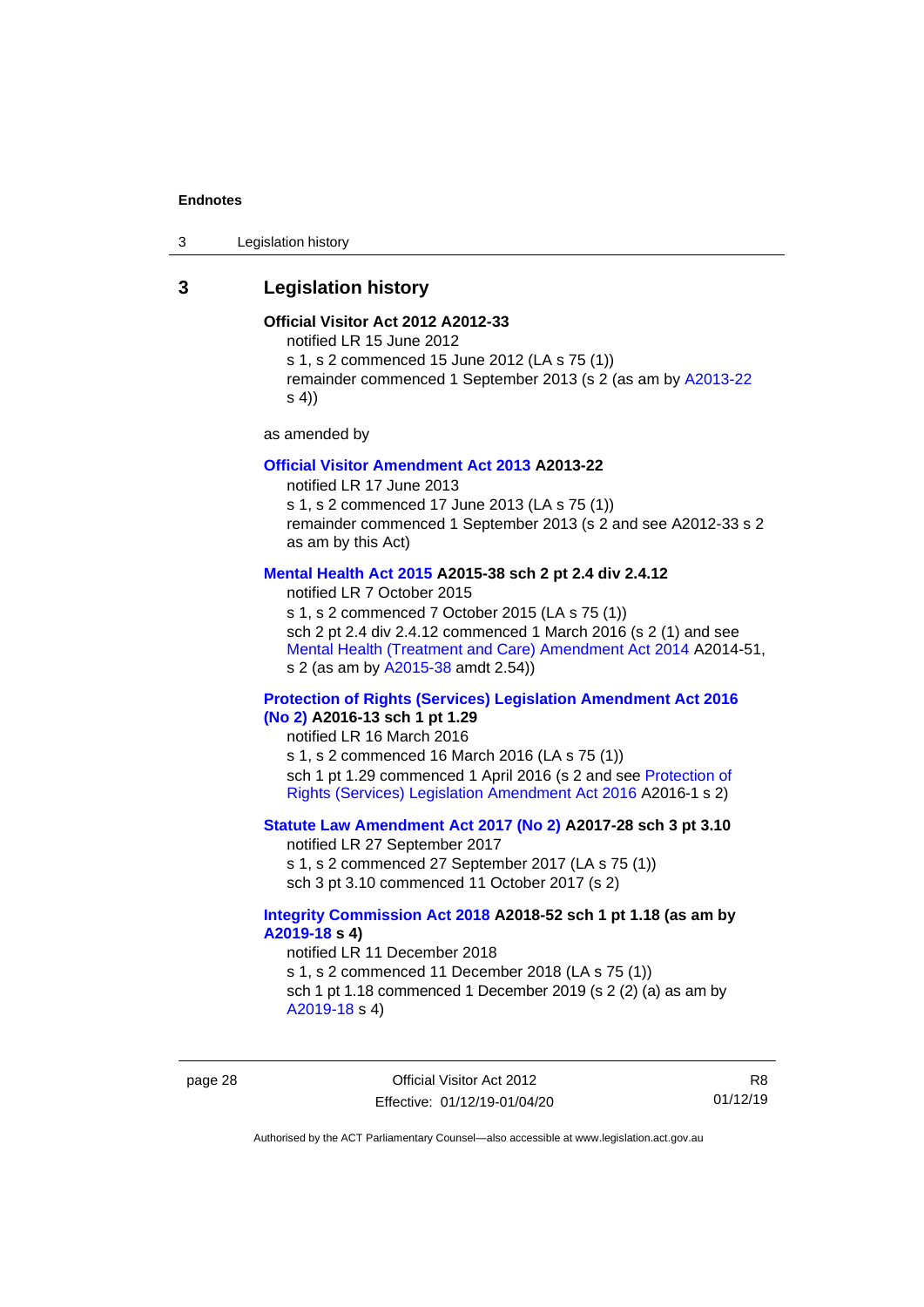#### **[Integrity Commission Amendment Act 2019](http://www.legislation.act.gov.au/a/2019-18/default.asp) A2019-18**

notified LR 14 June 2019

- s 1, s 2 commenced 14 June 2019 (LA s 75 (1))
- s 3, s 4 commenced 15 June 2019 (s 2 (1))
- *Note* This Act only amends th[e Integrity Commission Act 2018](http://www.legislation.act.gov.au/a/2018-52#history) A2018-52.

#### **[Official Visitor Amendment Act 2019](http://www.legislation.act.gov.au/a/2019-29) A2019-29**

notified LR 2 October 2019

s 1, s 2 commenced 2 October 2019

s 7, s 9, s 10 (so far as it inserts s 15 (2)-(7)), s 16, s 19, ss 25-30,

ss 32-35, s 37 awaiting commencement

remainder commenced 3 October 2019 (s 2 (2))

R8 01/12/19

Official Visitor Act 2012 Effective: 01/12/19-01/04/20 page 29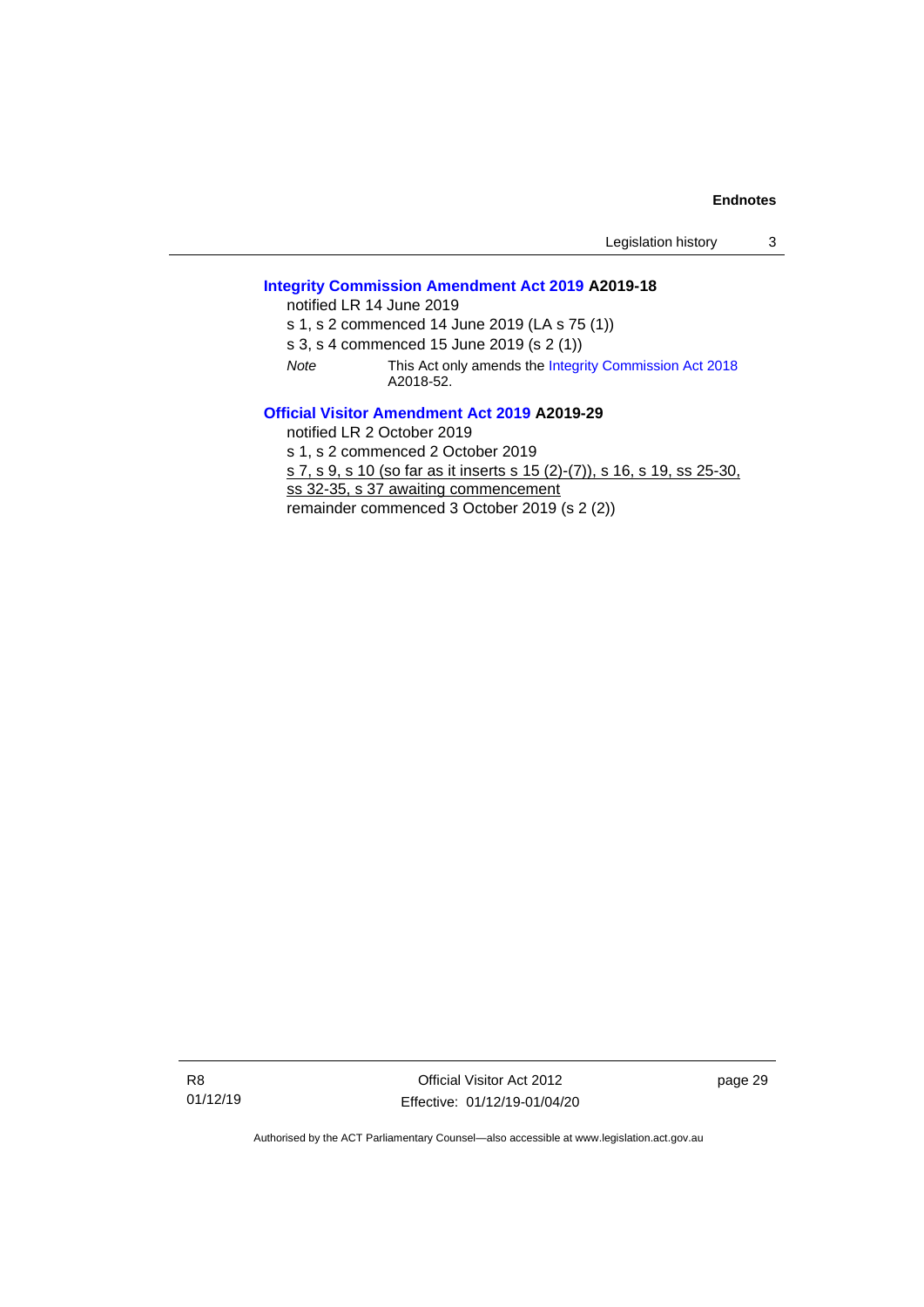4 Amendment history

#### <span id="page-35-0"></span>**4 Amendment history**

```
Commencement
 A2013-22 s 4
                om LA s 89 (4)
Who is an official visitor?
 A2019-29 s 4
What is an operational Act?
s 7 am A2015-38 amdt 2.81
Who is an entitled person?
s 8 sub A2019-29 s 5
What is a visitable place?
 A2019-29 s 5
Authorisation to visit places
s 9A ins A2019-29 s 5
Appointment
s 10 am A2015-38 amdt 2.81
                sub A2019-29 s 6
Ending appointment<br>s 12 an
                 A2013-22; A2019-29 s 8
Official visitor functions
s 14 am A2013-22 s 24
                sub A2019-29 s 10
Independence of official visitors
s 14A ins A2019-29 s 10
Official visitor may enter visitable place etc<br>s 15 hdg sub A2013-22 s 6; A2019-
 A2013-22; A2019-29 s 10<br>s 15 am A2013-22 s 7; ss renum R1 LA
                 A2013-22 s 7; ss renum R1 LA
                s (1) sub A2019-29 s 10
Official visitor must report non-compliant visitable places
s 16 am A2013-22 s 8; A2019-29 ss 11-13
Reporting of complaints
s 17 am A2013-22 s 9; A2017-28 amdt 3.30; A2019-29 s 14, s 15; 
                 A2018-52 amdt 1.96
Assistance to official visitors
s 18 am A2013-22 s 10, s 11; A2019-29 s 17, s 18
Offences—failure to provide assistance etc
s 19 am A2013-22 s 12
```
page 30 Official Visitor Act 2012 Effective: 01/12/19-01/04/20

R8 01/12/19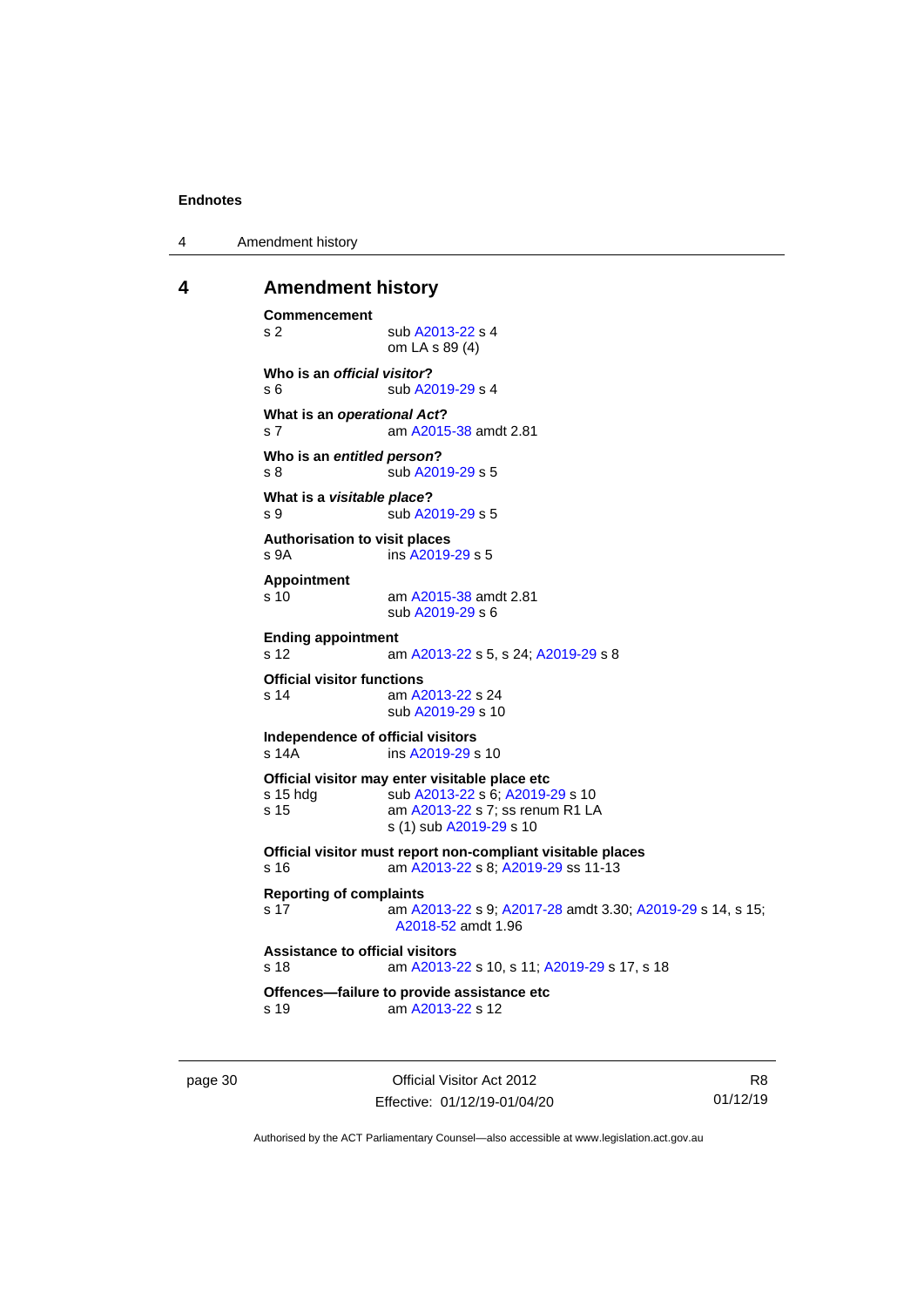**Visits and complaints** pt 5 hdg sub [A2013-22](http://www.legislation.act.gov.au/a/2013-22/default.asp) s 13 **Operating entity must let entitled people know about official visitors** s 20 am [A2019-29](http://www.legislation.act.gov.au/a/2019-29/default.asp) s 20 **Requests to meet official visitor** s 21 am [A2013-22](http://www.legislation.act.gov.au/a/2013-22/default.asp) s 14[; A2019-29](http://www.legislation.act.gov.au/a/2019-29/default.asp) s 21, s 22 **Complaints to official visitors** s 22 am [A2019-29](http://www.legislation.act.gov.au/a/2019-29/default.asp) s 23, s 24 **Visit and complaint guidelines** s 23 hdg sub [A2013-22](http://www.legislation.act.gov.au/a/2013-22/default.asp) s 15 s 23 am [A2013-22](http://www.legislation.act.gov.au/a/2013-22/default.asp) s 16, s 24 **Official visitors board** pt 5A hdg ins [A2013-22](http://www.legislation.act.gov.au/a/2013-22/default.asp) s 17 **Establishment of official visitors board** s 23A ins [A2013-22](http://www.legislation.act.gov.au/a/2013-22/default.asp) s 17 **Membership of official visitors board** s 23B ins [A2013-22](http://www.legislation.act.gov.au/a/2013-22/default.asp) s 17 am [A2016-13](http://www.legislation.act.gov.au/a/2016-13) amdts 1.98-1.100; pars renum R4 LA[; A2017-28](http://www.legislation.act.gov.au/a/2017-28/default.asp) amdt 3.31 **Official visitors board functions** s 23C ins [A2013-22](http://www.legislation.act.gov.au/a/2013-22/default.asp) s 17 **Official visitors board procedure** s 23D ins [A2013-22](http://www.legislation.act.gov.au/a/2013-22/default.asp) s 17 am [A2016-13](http://www.legislation.act.gov.au/a/2016-13) amdt 1.101 **Register of visitable places** s 23DB ins [A2019-29](http://www.legislation.act.gov.au/a/2019-29/default.asp) s 31 **Voting at meetings** s 23E ins [A2016-13](http://www.legislation.act.gov.au/a/2016-13) amdt 1.102 **Protection of officials from liability** s 24 am [A2013-22](http://www.legislation.act.gov.au/a/2013-22/default.asp) s 18; pars renum R1 LA **Offences—use or divulge protected information** s 25 am [A2013-22](http://www.legislation.act.gov.au/a/2013-22/default.asp) s 19 **Approved forms** s 26 am [A2017-28](http://www.legislation.act.gov.au/a/2017-28/default.asp) amdt 3.32 **Legislation amended—sch 1** s 28 om LA s 89 (3) **Transitional** exp 1 September 2015 (s 54)

R8 01/12/19

Official Visitor Act 2012 Effective: 01/12/19-01/04/20 page 31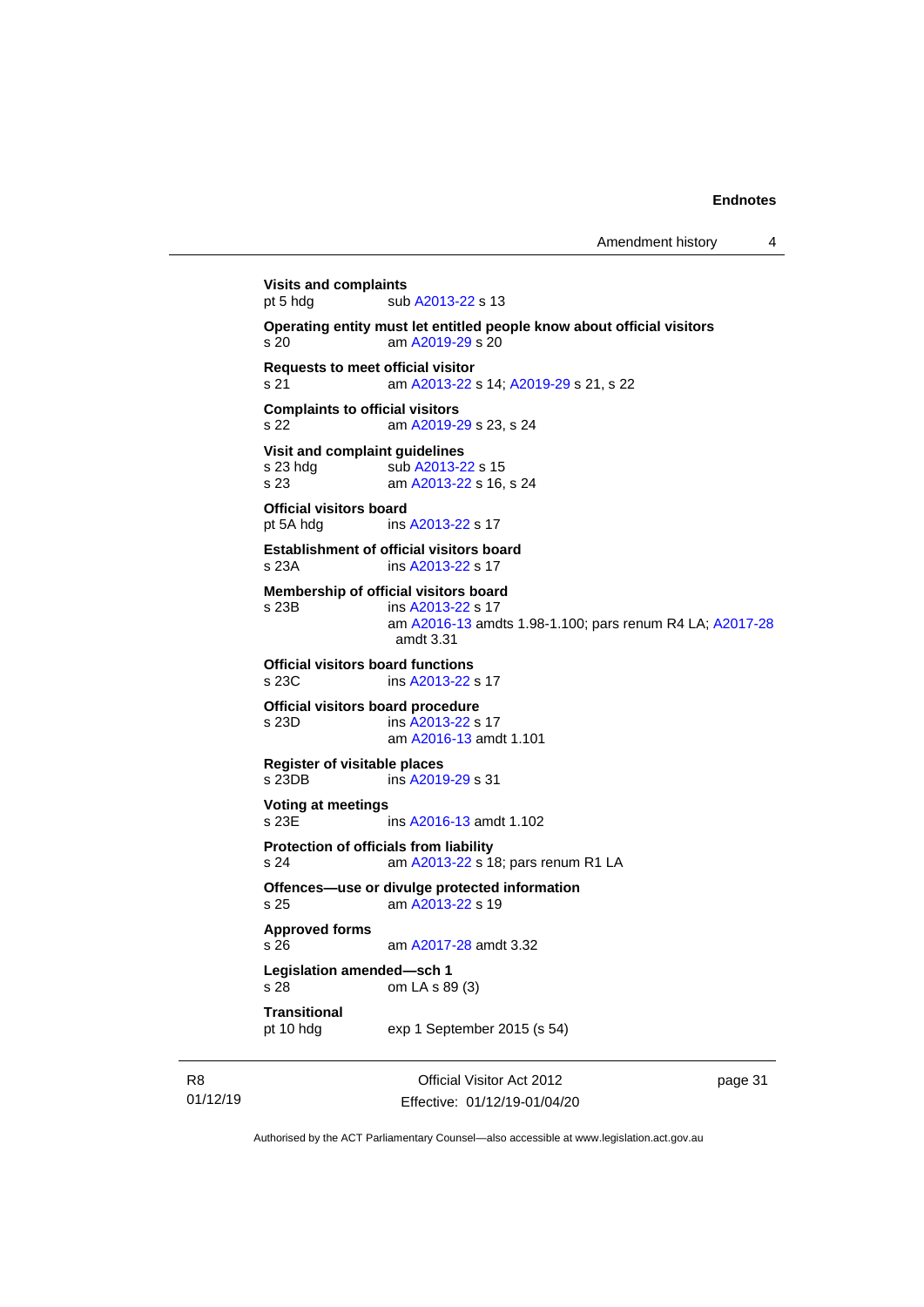4 Amendment history

**Definitions—pt 10** s 50 exp 1 September 2015 (s 54) def *commencement day* exp 1 September 2015 (s 54) def *operational Act* exp 1 September 2015 (s 54) **Unfinished complaints to official visitors** s 51 exp 1 September 2015 (s 54) **Existing appointments** s 52 exp 1 September 2015 (s 54) **Transitional regulations** s 53 exp 1 September 2015 (s 54) **Expiry-pt 10**<br>s 54 exp 1 September 2015 (s 54) **Transitional—Mental Health Act 2015** pt 11 hdg ins [A2015-38](http://www.legislation.act.gov.au/a/2015-38/default.asp) amdt 2.82 exp 1 September 2016 (s 62) **Definitions—pt 11** s 60 ins [A2015-38](http://www.legislation.act.gov.au/a/2015-38/default.asp) amdt 2.82 exp 1 September 2016 (s 62) def *commencement day* ins [A2015-38](http://www.legislation.act.gov.au/a/2015-38/default.asp) amdt 2.82 exp 1 September 2016 (s 62) def *repealed Act* ins [A2015-38](http://www.legislation.act.gov.au/a/2015-38/default.asp) amdt 2.82 exp 1 September 2016 (s 62) **Continued appointment** s 61 ins [A2015-38](http://www.legislation.act.gov.au/a/2015-38/default.asp) amdt 2.82 exp 1 September 2016 (s 62) **Expiry—pt 11** s 62 ins [A2015-38](http://www.legislation.act.gov.au/a/2015-38/default.asp) amdt 2.82 exp 1 September 2016 (s 62) **Consequential amendments** sch 1 hdg om LA s 89 (3) **Children and Young People Act 2008**<br>sch 1 pt 1.1 om LA s 89 (3)  $om LA$  s 89 (3) **Corrections Management Act 2007** sch 1 pt 1.2 om LA s 89 (3) **Disability Services Act 1991**<br>sch 1 pt 1.3 om LA s 8 om LA s 89 (3) **New section 9A** sch 1 amdt 1.27 om [A2013-22](http://www.legislation.act.gov.au/a/2013-22/default.asp) s 20

page 32 Official Visitor Act 2012 Effective: 01/12/19-01/04/20

R8 01/12/19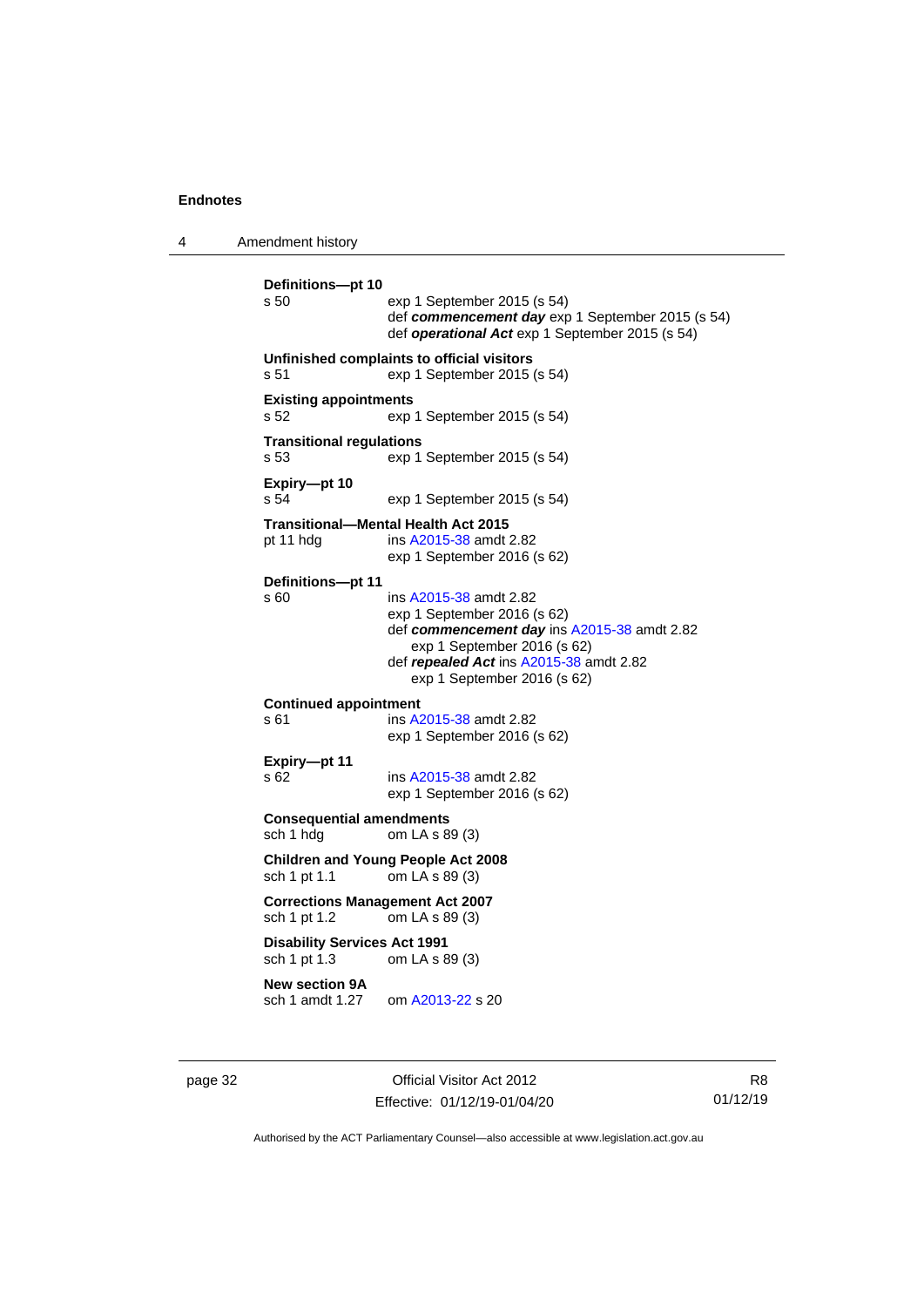Amendment history 4

**New section 11**<br>sch 1 amdt 1.28 om [A2013-22](http://www.legislation.act.gov.au/a/2013-22/default.asp) s 20

**Housing Assistance Act 2007** sch 1 pt 1.4 om LA s 89 (3)

**Legislation Act 2001** om LA s 89 (3)

**Mental Health (Treatment and Care) Act 1994** sch 1 pt 1.6 om LA s 89 (3)

**Territory Records Regulation 2009**<br>sch 1 pt 1.7 om LA s 89 (3) om LA s  $89(3)$ 

**Dictionary**

dict am [A2013-22](http://www.legislation.act.gov.au/a/2013-22/default.asp) s 21[; A2016-13](http://www.legislation.act.gov.au/a/2016-13) amdt 1.103; [A2018-52](http://www.legislation.act.gov.au/a/2018-52#history) amdt 1.97 def *entitled person* sub [A2019-29](http://www.legislation.act.gov.au/a/2019-29/default.asp) s 36 def *health record* in[s A2013-22](http://www.legislation.act.gov.au/a/2013-22/default.asp) s 22 def *investigative entity* a[m A2016-13](http://www.legislation.act.gov.au/a/2016-13) amdt 1.104 om [A2017-28](http://www.legislation.act.gov.au/a/2017-28/default.asp) amdt 3.33 def *official visitor* sub [A2019-29](http://www.legislation.act.gov.au/a/2019-29/default.asp) s 36 def *official visitors board* in[s A2013-22](http://www.legislation.act.gov.au/a/2013-22/default.asp) s 22 def *operating entity* am [A2013-22](http://www.legislation.act.gov.au/a/2013-22/default.asp) s 23 def *operational Minister* sub [A2019-29](http://www.legislation.act.gov.au/a/2019-29/default.asp) s 38 def *relevant director-general* sub [A2019-29](http://www.legislation.act.gov.au/a/2019-29/default.asp) s 38 def *senior practitioner* in[s A2019-29](http://www.legislation.act.gov.au/a/2019-29/default.asp) s 39 def *visitable place* sub [A2019-29](http://www.legislation.act.gov.au/a/2019-29/default.asp) s 40

R8 01/12/19

Official Visitor Act 2012 Effective: 01/12/19-01/04/20 page 33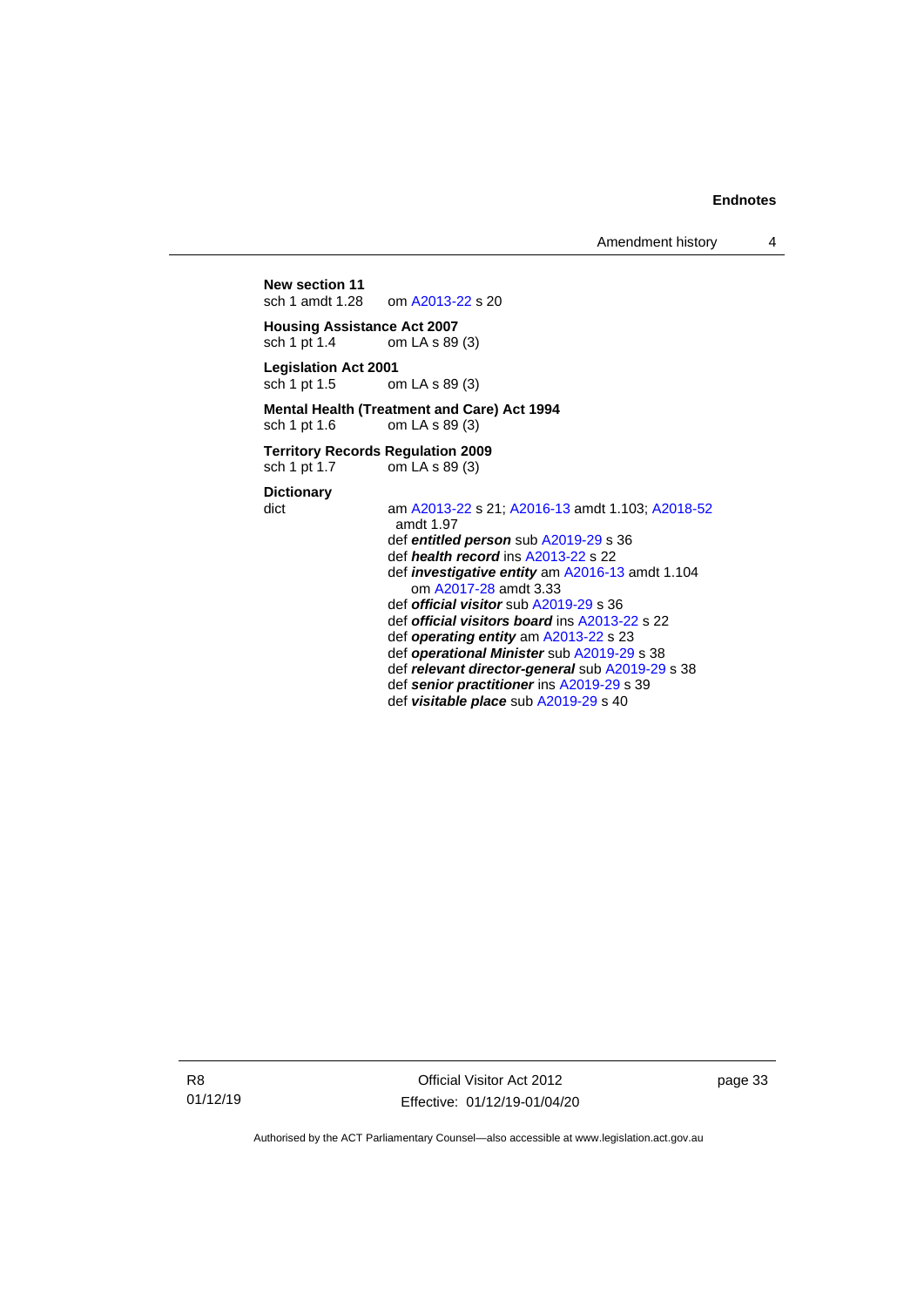5 Earlier republications

#### <span id="page-39-0"></span>**5 Earlier republications**

Some earlier republications were not numbered. The number in column 1 refers to the publication order.

Since 12 September 2001 every authorised republication has been published in electronic pdf format on the ACT legislation register. A selection of authorised republications have also been published in printed format. These republications are marked with an asterisk (\*) in column 1. Electronic and printed versions of an authorised republication are identical.

| <b>Republication</b><br>No and date | <b>Effective</b>            | Last<br>amendment<br>made by | <b>Republication</b><br>for                     |
|-------------------------------------|-----------------------------|------------------------------|-------------------------------------------------|
| R <sub>1</sub><br>1 Sept 2013       | 1 Sept 2013-<br>1 Sept 2015 | A2013-22                     | new Act and<br>amendments by<br>A2013-22        |
| R <sub>2</sub><br>2 Sept 2016       | 2 Sept 2015-<br>29 Feb 2016 | A2013-22                     | expiry of<br>transitional<br>provisions (pt 10) |
| R <sub>3</sub>                      | 1 Mar 2016-                 | A2015-38                     | amendments by                                   |
| 1 Mar 2016                          | 31 Mar 2016                 |                              | A2015-38                                        |
| R4                                  | 1 Apr 2016-                 | A2016-13                     | amendments by                                   |
| 1 Apr 2016                          | 1 Sep 2016                  |                              | A2016-13                                        |
| R <sub>5</sub><br>2 Sept 2016       | 2 Sept 2016-<br>10 Oct 2017 | A2016-13                     | expiry of<br>transitional<br>provisions (pt 11) |
| R <sub>6</sub>                      | 11 Oct 2017-                | A2017-28                     | amendments by                                   |
| 11 Oct 2017                         | 2 Oct 2019                  |                              | A2017-28                                        |
| R7                                  | 3 Oct 2019-                 | A2019-29                     | amendments by                                   |
| 3 Oct 2019                          | 30 Nov 2019                 |                              | A2019-29                                        |

page 34 Official Visitor Act 2012 Effective: 01/12/19-01/04/20

R8 01/12/19